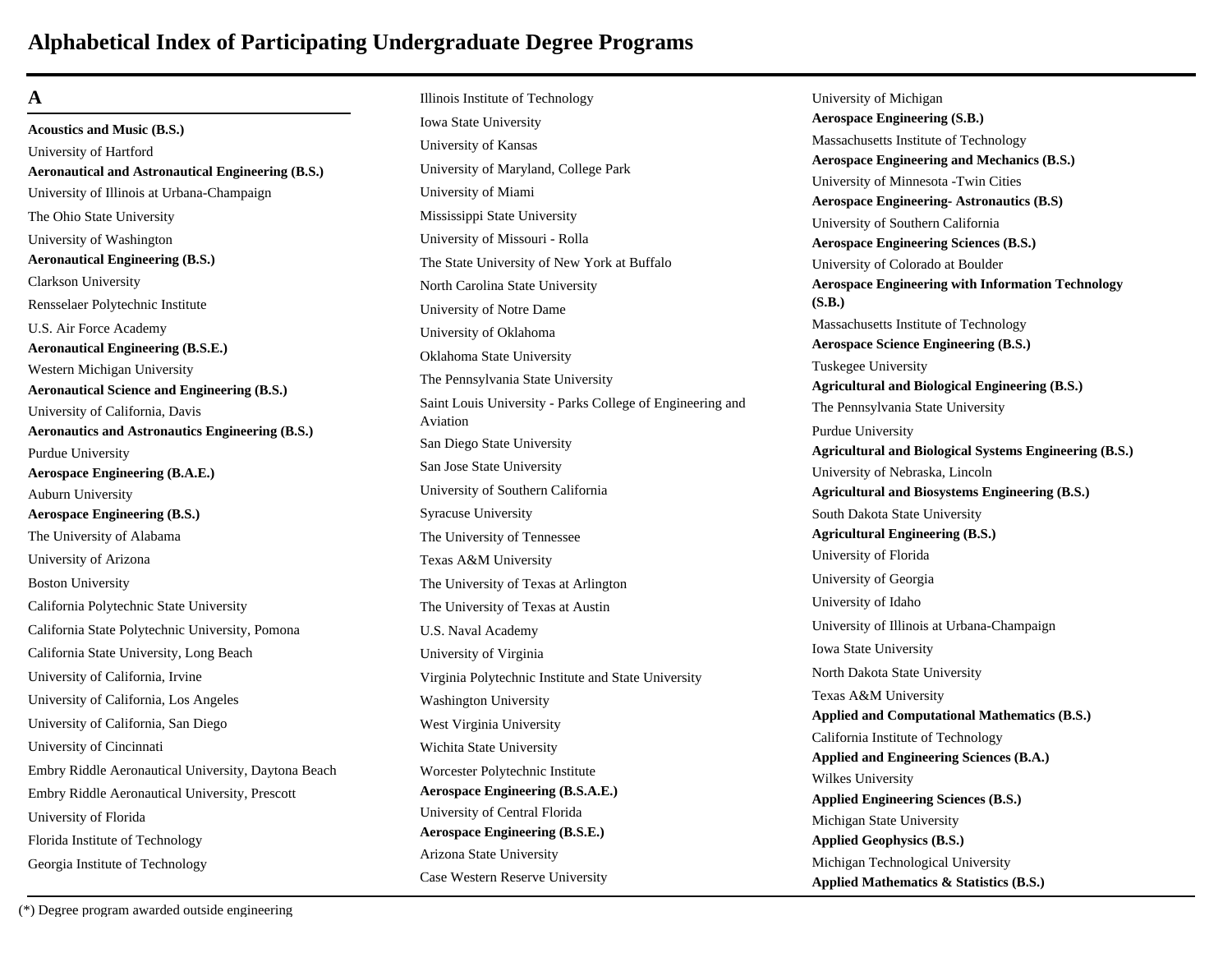State University of New York at Stony Brook **Applied Mathematics & Statistics (B.S., B.A.)** The Johns Hopkins University **Applied Mathematics (B.S.)** University of Colorado at Boulder Columbia University Northwestern University **Applied Mechanics (B.S.)** University of Southern California **Applied Physics (B.S.)** California Institute of Technology Columbia University **Applied Physics (B.S., B.A.)** Yale University **Applied Science & Technology (B.S.)** The George Washington University **Applied Science and Technology (B.A.)** The George Washington University **Applied Science- Biomedical Engineering (B.S.)** Washington University **Applied Science- Chemical Engineering (B.S.)** Washington University **Applied Science- Computer Science (B.S.)** Washington University **Applied Science- Electrical Engineering (B.S.)** Washington University **Applied Science in Biomedical Science (B.A.S.)** University of Pennsylvania **Applied Science in Computational Biology (B.A.S.)** University of Pennsylvania **Applied Science in Computer and Cog. Sci. (B.A.S.)** University of Pennsylvania **Applied Science in Computer Science (B.A.S.)** University of Pennsylvania **Applied Science in Engineering (B.S.)** Rutgers, The State University of New Jersey **Applied Science in Environmental Systems (B.A.S.)** University of Pennsylvania

**Applied Science- Individualized (B.A.S.)** University of Pennsylvania **Applied Science- Systems Science (B.S.)** Washington University **Applied Science, Computer Engineering** Miami University **Applied Science, Computer Science** Miami University **Applied Science, Electrical Engineering** Miami University **Applied Science, Engineering Managment** Miami University **Applied Science, Mechanical Engineering** Miami University **Applied Science, Systems Analysis** Miami University **Applied Sciences & Engineering (B.S.)** United States Military Academy **Appropriate Technology (B.S.)** Drexel University **Archaeology & Materials (S.B.)** Massachusetts Institute of Technology **Architectural Engineering** Oklahoma State University **Architectural Engineering (B.Arch.)** The Pennsylvania State University **Architectural Engineering (B.S.)** California Polytechnic State University University of Colorado at Boulder Drexel University Illinois Institute of Technology University of Kansas Kansas State University University of Miami Milwaukee School of Engineering University of Missouri - Rolla University of Nebraska, Lincoln

North Carolina A & T State University Tennessee State University The University of Texas at Austin University of Wyoming **Architecture** Oklahoma State University **Architecture (B.S.)** The Ohio State University **Astronautical Engineering (B.S.)** Capitol College U.S. Air Force Academy **Atmospheric, Oceanic and Space Science (B.S.)** University of Michigan **Automated Production Engineering (B.Eng.)** Ecole de Technologie Superieure

#### **B**

**Bachelor of Information Technology** University of Missouri - Kansas City **Bachelor of Science (B.E.)** The George Washington University **Bachelor of Science (B.S.)** Tufts University **Bachelor of Science in Engineering Physics (B.S.E.P.)** Tufts University **Bachelor of Science in Engineering Psychology (B.S.)** Tufts University **Bachelor of Science in Engineering Science (BSES)** Tufts University **Biochemical Engineering (B.S.)** University of California, Davis **Biochemistry (B.S.)** Lehigh University **Bioengineering (B.S.)** University of California, Berkeley University of California, Los Angeles University of California, San Diego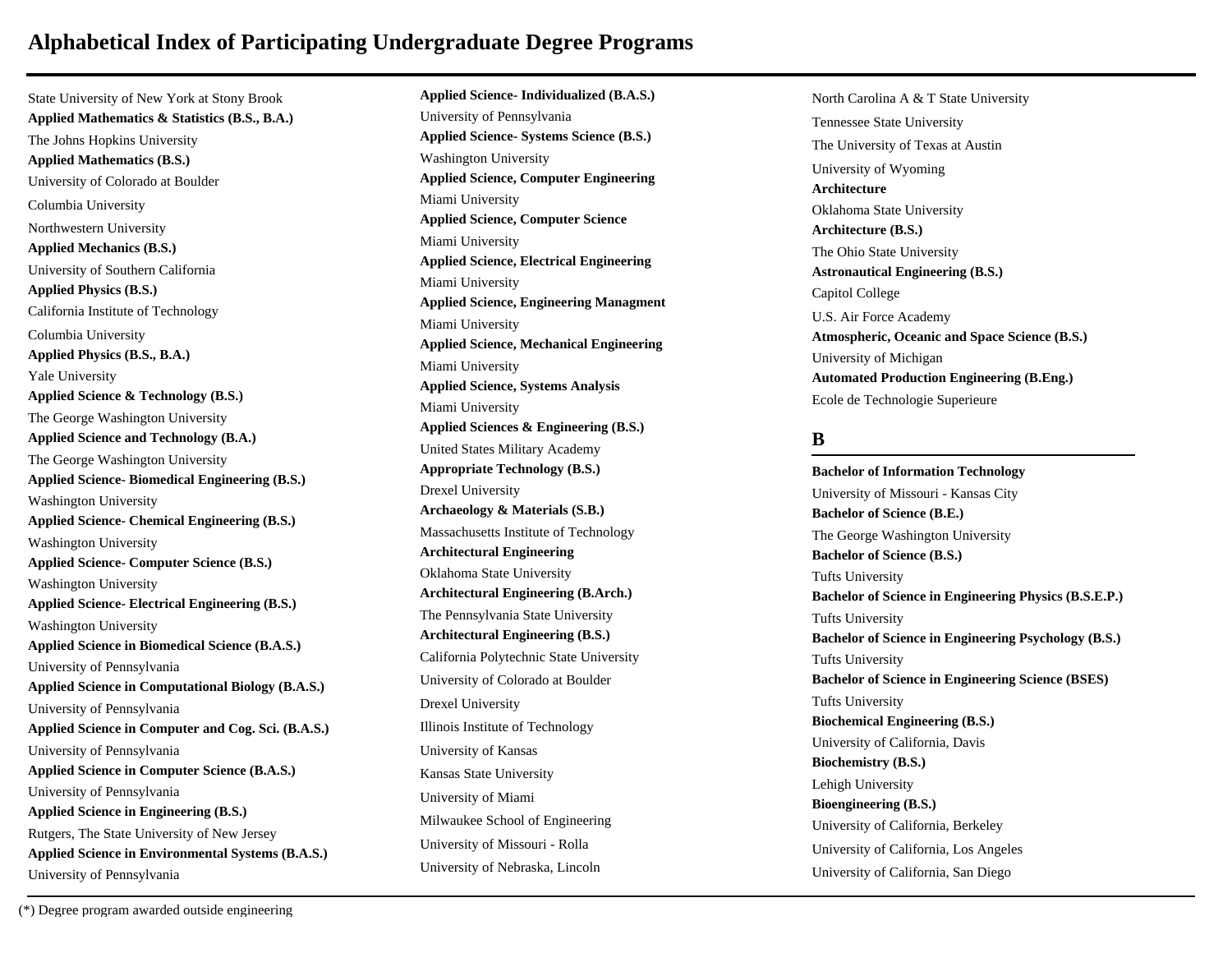University of Illinois at Chicago University of Illinois at Urbana-Champaign Lehigh University The State University of New York at Binghamton Oregon State University University of the Pacific The Pennsylvania State University University of Pittsburgh William Marsh Rice University The University of Toledo Walla Walla College University of Washington Washington State University **Bioengineering (B.S.E.)** Arizona State University University of Pennsylvania **Bioengineering and Electrical Engineering & Computer Sciences** University of California, Berkeley **Bioengineering and Materials Science** University of California, Berkeley **Bioengineering- Pre-Med (B.S.)** University of California, San Diego **Bioenvironmental Engineering (B.S.)** North Carolina A & T State University **Bioinformatics (B.INF.)** Baylor University **Bioinformatics (B.S.)** University of California, San Diego University of California, Santa Cruz **Biological & Food Process Engineering (B.S.)** Purdue University **Biological and Agricultual Engineering (B.S.)** Utah State University **Biological and Agricultural Engineering (B.S.)** Kansas State University **Biological Engineering (B.S.)**

University of Arkansas Cornell University University of Georgia Louisiana State University University of Maine Mississippi State University University of Missouri-Columbia North Carolina State University **Biological Engineering- Biosystems and Environmental (B.E.)** Dalhousie University **Biological Resources Engineering (B.S.)** University of Maryland, College Park **Biological Systems Engineering (B.S.)** University of California, Davis University of Idaho Texas A&M University Virginia Polytechnic Institute and State University Washington State University **Biomedical Engineering- Electrical (B.S.)** University of Southern California **Biomedical (B.S.)** Marquette University Syracuse University **Biomedical Engineering (B.E.)** The Catholic University of America City College of the City University of New York State University of New York at Stony Brook Stevens Institute of Technology Vanderbilt University **Biomedical Engineering (B.S.)** The University of Akron University of Alabama at Birmingham Boston University Brown University Bucknell University

University of California, Davis University of California, Irvine University of Cincinnati Columbia University Drexel University Florida International University The George Washington University Georgia Institute of Technology Illinois Institute of Technology Indiana Institute of Technology Louisiana Tech University University of Miami Michigan Technological University Milwaukee School of Engineering University of Minnesota -Twin Cities New Jersey Institute of Technology The College of New Jersey North Carolina State University North Dakota State University Northwestern University Oral Roberts University Purdue University Rensselaer Polytechnic Institute University of Rhode Island University of Rochester Rose-Hulman Institute of Technology Rutgers, The State University of New Jersey Saint Louis University - Parks College of Engineering and Aviation University of Southern California The University of Tennessee Texas A&M University The University of Texas at Austin University of Utah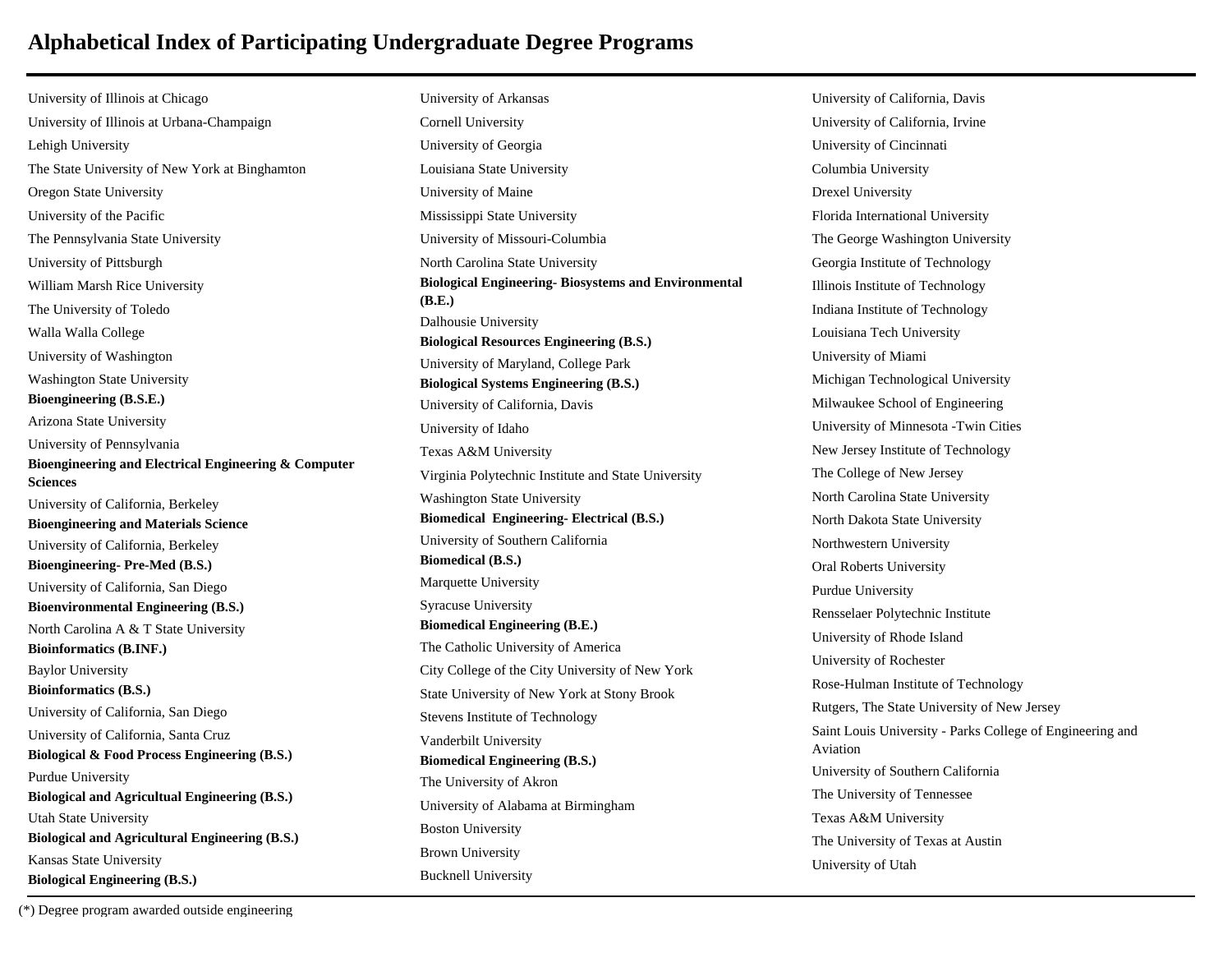University of Virginia Virginia Commonwealth University Washington University Western New England College University of Wisconsin, Madison Worcester Polytechnic Institute **Biomedical Engineering (B.S., B.A.)** The Johns Hopkins University Yale University **Biomedical Engineering (B.S.B.E.)** Wright State University **Biomedical Engineering (B.S.B.M.E.)** Indiana University Purdue University at Indianapolis **Biomedical Engineering (B.S.E.)** Case Western Reserve University University of Connecticut Duke University Pratt School of Engineering University of Hartford The University of Iowa University of Michigan Tulane University **Biomedical Engineering- Biochemical (B.S.)** University of Southern California **Biomedical Engineering- Mechanical (B.S.)** University of Southern California **Biomedical Engineering: Premedical (B.S.)** University of California, Irvine **Biomedical Materials Engineering Science (B.S.)** Alfred University, New York State College of Ceramics **Biomedical Specialization (B.S.)** Mercer University **Biometric Systems (B.S.)** West Virginia University **BioResource & Agricultural Engineering (B.S.)** California Polytechnic State University **Bioresource Engineeering (B.S.)** Rutgers, The State University of New Jersey

**Biosystems Engineering (B.B.E.)** Auburn University **Biosystems Engineering (B.S.)** University of Arizona Clemson University Michigan State University The University of Tennessee **Biosystems Engineering- Biomechanical (B.S.)** Oklahoma State University **Biosystems Engineering- Bioprocessing and Biotechnology (B.S.)** Oklahoma State University **Biosystems Engineering- Environmental and Natural Resources (B.S.)** Oklahoma State University **Biosystems Engineering- Food and Bioprocessing (B.S.)** Oklahoma State University **Biotechnology (B.S.)** University of California, San Diego **BS** Purdue University, Calumet (\*) **Building Engineering (B.Eng.)** Concordia University, Faculty of Engr. and Comp. Sci. **C Ceramic and Materials Engineering (B.S.)** Clemson University

**Ceramic Engineering (B.S.)**

University of Missouri - Rolla The Ohio State University

Rutgers, The State University of New Jersey **Ceramic Engineering Science (B.S.)**

Clemson University

University of Kentucky

**Biosystems and Agricultural Engineering (B.S.)**

University of Minnesota -Twin Cities

Alfred University, New York State College of Ceramics **Chemical and Biomolecular Engineering (B.S.E)** University of Pennsylvania **Chemical and Environmental Engineering (B.S.)** University of Toronto **Chemical and Ocean Engineering (B.S.)** University of Rhode Island **Chemical Concentration (B.S.E.)** University of Tennessee, Chattanooga **Chemical Engineering (B.A.)** William Marsh Rice University **Chemical Engineering (B.Ch.E.)** Auburn University University of Delaware **Chemical Engineering (B.E.)** Cleveland State University The Cooper Union Dalhousie University University of Detroit Mercy Ecole Polytechnique de Montreal City College of the City University of New York Stevens Institute of Technology Vanderbilt University Youngstown State University **Chemical Engineering (B.S.)** The University of Akron The University of Alabama University of Alberta University of Arizona University of Arkansas Brigham Young University Brown University Bucknell University

**Chemical & Biochemical Engineering (B.S.)**

**Chemical & Biomolecular Engineering (B.S.)**

Christian Brothers University

Georgia Institute of Technology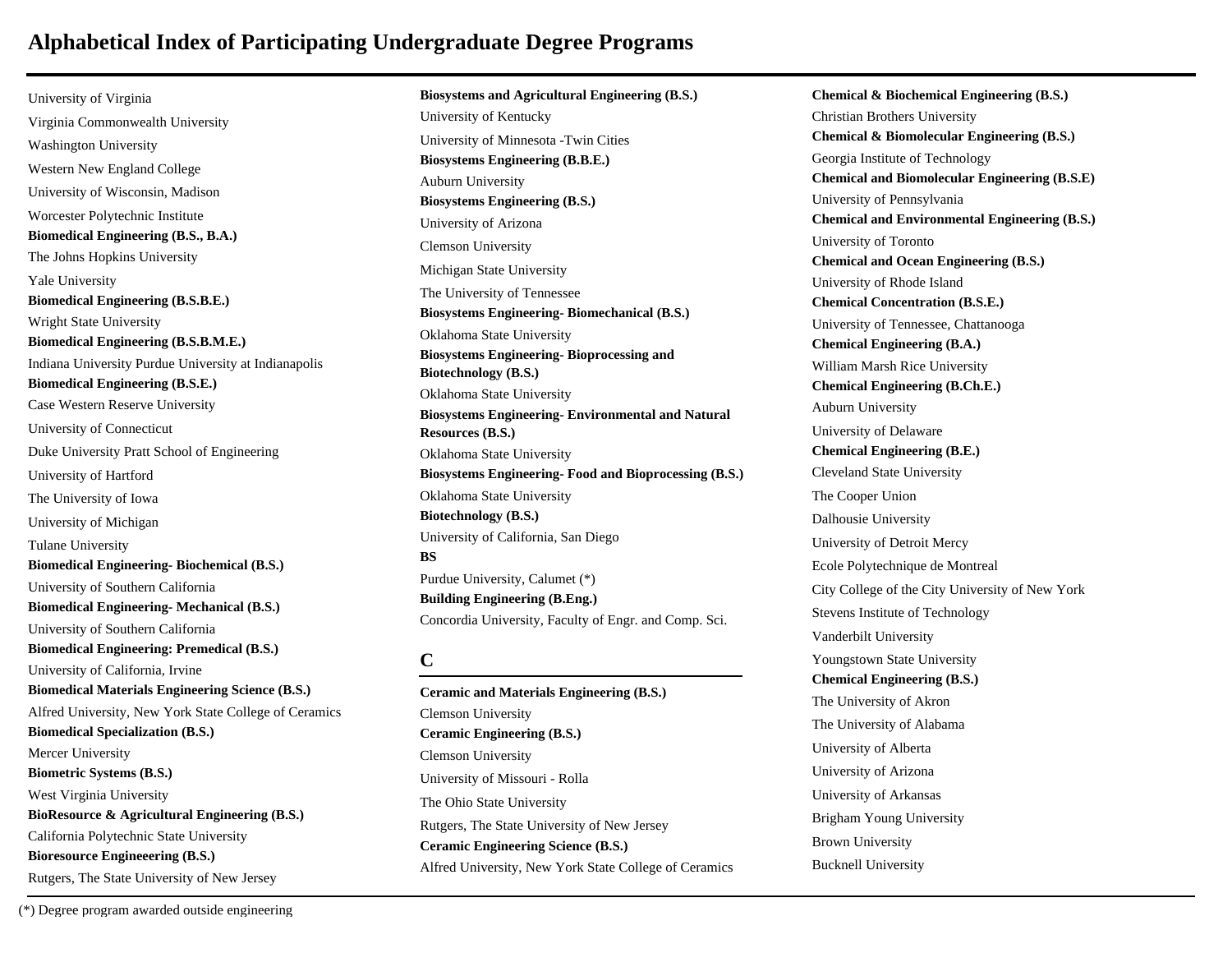California Institute of Technology California State Polytechnic University, Pomona California State University, Long Beach University of California, Berkeley University of California, Davis University of California, Irvine University of California, Los Angeles University of California, Riverside University of California, San Diego University of California, Santa Barbara Carnegie Mellon University University of Cincinnati Clarkson University Clemson University Colorado School of Mines Colorado State University University of Colorado at Boulder Columbia University Cornell University University of Dayton Drexel University University of Florida Florida Institute of Technology Florida International University FAMU-FSU College of Engineering University of Houston Howard University University of Idaho Illinois Institute of Technology University of Illinois at Chicago University of Illinois at Urbana-Champaign Iowa State University The Johns Hopkins University University of Kansas

Kansas State University University of Kentucky Lafayette College Lamar University Lehigh University University of Louisiana at Lafayette Louisiana State University Louisiana Tech University University of Louisville University of Maine Manhattan College University of Maryland, Baltimore County University of Maryland, College Park University of Massachusetts, Amherst University of Massachusetts, Lowell Michigan State University Michigan Technological University University of Minnesota -Twin Cities The University of Mississippi Mississippi State University University of Missouri-Columbia University of Missouri - Rolla Montana State University University of Nebraska, Lincoln University of Nevada, Reno University of New Hampshire University of New Haven New Jersey Institute of Technology The University of New Mexico New Mexico Institute of Mining & Technology New Mexico State University The State University of New York at Buffalo North Carolina A & T State University North Carolina State University

University of North Dakota Northeastern University Northwestern University University of Notre Dame The Ohio State University Ohio University University of Oklahoma Oklahoma State University Oregon State University The Pennsylvania State University University of Pittsburgh Polytechnic University Polytechnic University of Puerto Rico Prairie View A&M University Princeton University University of Puerto Rico, Mayaguez Campus Purdue University Queen's University Rensselaer Polytechnic Institute University of Rhode Island William Marsh Rice University University of Rochester Rose-Hulman Institute of Technology Rowan University Rutgers, The State University of New Jersey San Jose State University University of South Alabama University of South Carolina South Dakota School of Mines and Technology University of South Florida University of Southern California Stanford University Syracuse University Tennessee Technological University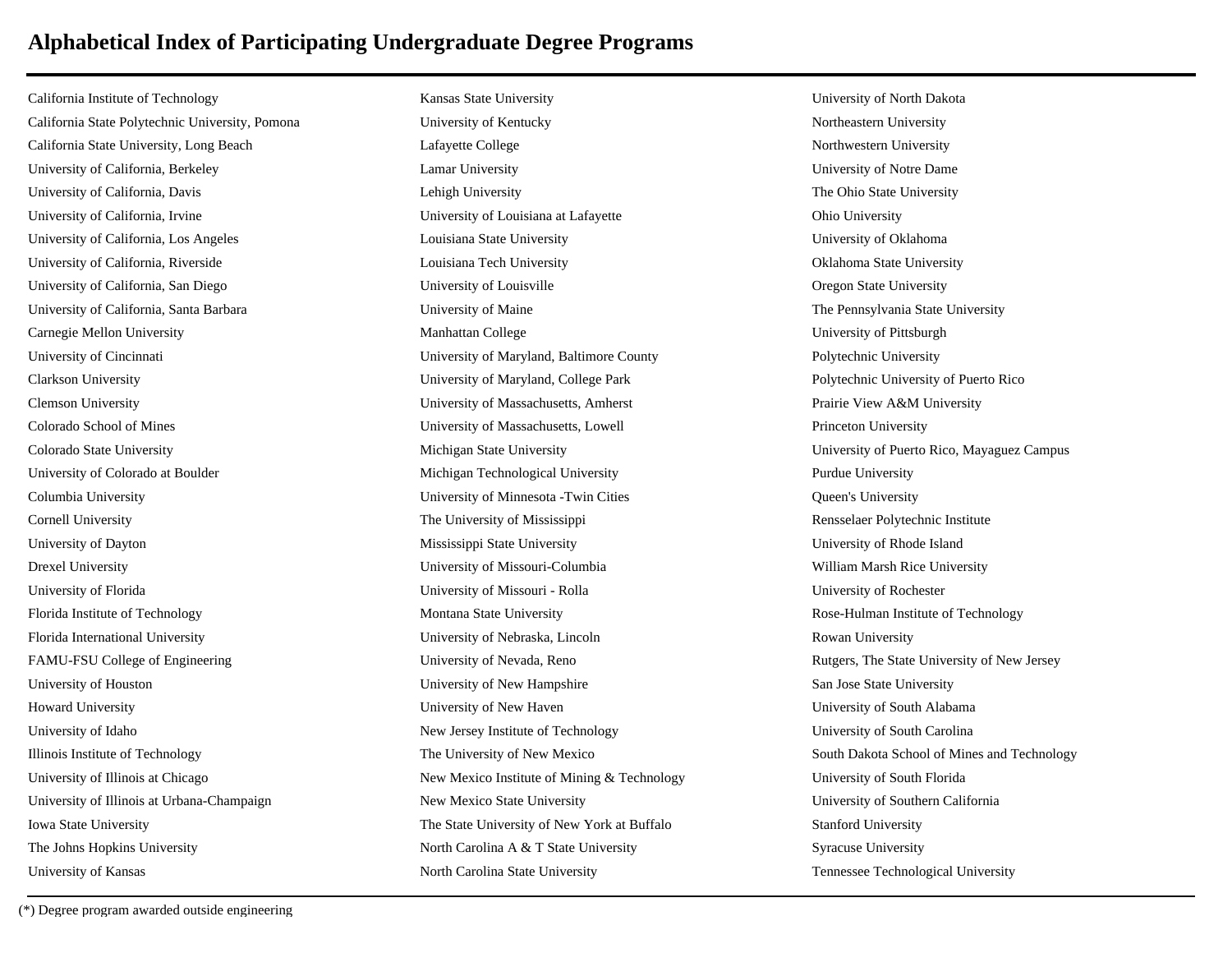The University of Tennessee Texas A&M University Texas A&M University-Kingsville Texas Tech University The University of Texas at Austin The University of Toledo University of Toronto Tri-State University University of Tulsa Tuskegee University University of Utah Villanova University University of Virginia Virginia Commonwealth University Virginia Polytechnic Institute and State University University of Washington Washington State University Washington University Wayne State University West Virginia University Widener University University of Wisconsin, Madison Worcester Polytechnic Institute University of Wyoming Yale University **Chemical Engineering (B.S.Ch.E.)** University of Minnesota, Duluth Tufts University West Virginia University Institute of Technology **Chemical Engineering (B.S.E.)** The University of Alabama in Huntsville Arizona State University Case Western Reserve University University of Connecticut

The University of Iowa University of Michigan Tufts University Tulane University Western Michigan University **Chemical Engineering (BSc)** University of Calgary **Chemical Engineering (S.B.)** Massachusetts Institute of Technology **Chemical Engineering- Biochemical (B.S.)** University of Southern California **Chemical Engineering- Biomedical (B.S.)** Oklahoma State University **Chemical Engineering- Environmental (B.S.)** Oklahoma State University University of Southern California **Chemical Engineering- Petroleum (B.S.)** University of Southern California **Chemical Engineering- Premedical (B.S.)** Oklahoma State University **Chemical Engineering, Environmental Option (B.S.)** University of Wyoming **Chemical Engineering, Petroleum Option (B.S.)** University of Wyoming **Chemical Engineering/Materials Science and Engineering (B.S.)** University of California, Davis **Chemical-Bioengineering (B.S.)** FAMU-FSU College of Engineering **Chemical-Biomedical (B.S.)** FAMU-FSU College of Engineering **Chemical-Environmental (B.S.)** FAMU-FSU College of Engineering **Chemical-Materials (B.S.)** FAMU-FSU College of Engineering **Chemistry (B.S.)** Colorado School of Mines Lehigh University

**CIS Math (B.S.)** University of Michigan, Dearborn **Civil Engineering (B.S.C.E.)** Temple University **Civil & Environmental Engineering (B.S.)** Christian Brothers University **Civil and Environmental Engineering (B.E.)** Vanderbilt University Vanderbilt University **Civil and Environmental Engineering (B.S)** Princeton University **Civil and Environmental Engineering (B.S.)** Princeton University University of Toronto **Civil and Environmental Engineering (B.S.E.)** University of Michigan **Civil and Infrastructure Engineering (B.S.)** George Mason University **Civil Engineering (B.A.)** Carroll College William Marsh Rice University **Civil Engineering (B.C.E.)** Auburn University University of Delaware **Civil Engineering (B.E.)** The Catholic University of America Cleveland State University The Cooper Union Dalhousie University University of Detroit Mercy Ecole Polytechnique de Montreal City College of the City University of New York Stevens Institute of Technology Youngstown State University **Civil Engineering (B.Eng.)** Concordia University, Faculty of Engr. and Comp. Sci. **Civil Engineering (B.S.)**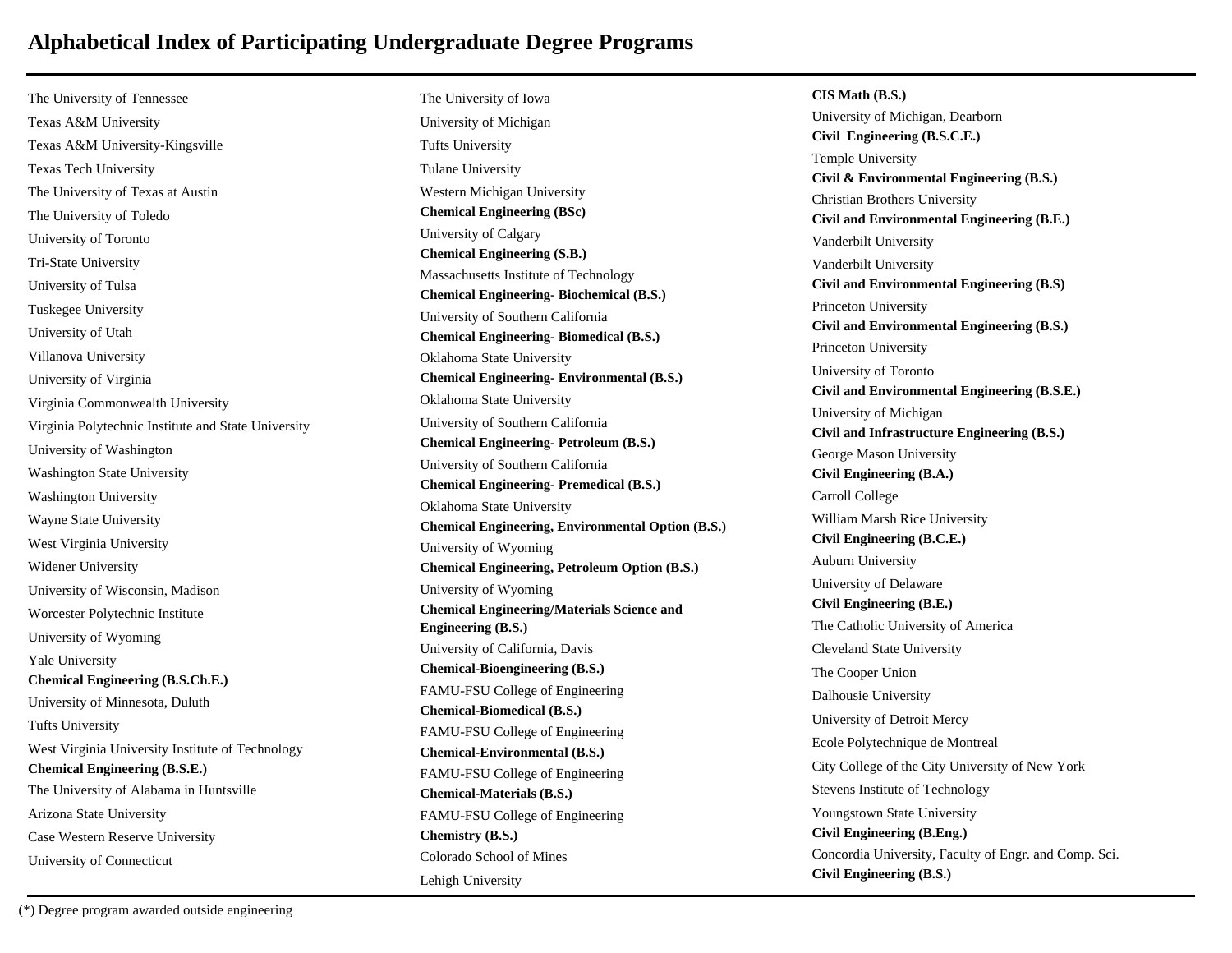The University of Akron University of Alabama at Birmingham The University of Alabama University of Alaska, Anchorage University of Alaska, Fairbanks University of Alberta University of Arizona University of Arkansas Boise State University Bradley University Brigham Young University Brown University Bucknell University California Polytechnic State University California State Polytechnic University, Pomona California State University, Chico California State University, Fresno California State University, Fullerton California State University, Long Beach California State University, Los Angeles California State University, Northridge California State University, Sacramento University of California, Berkeley University of California, Davis University of California, Irvine University of California, Los Angeles Carnegie Mellon University University of Cincinnati The Citadel Clarkson University Clemson University Colorado State University University of Colorado at Boulder University of Colorado at Denver

Columbia University Cornell University University of Dayton University of the District of Columbia Drexel University Embry Riddle Aeronautical University, Daytona Beach University of Evansville University of Florida Florida Atlantic University Florida Institute of Technology Florida International University FAMU-FSU College of Engineering The George Washington University Georgia Institute of Technology Gonzaga University University of Hawaii at Manoa University of Houston Howard University University of Idaho Idaho State University Illinois Institute of Technology University of Illinois at Chicago University of Illinois at Urbana-Champaign Iowa State University The Johns Hopkins University University of Kansas Kansas State University University of Kentucky Lafayette College Lamar University Lawrence Technological University Lehigh University University of Louisiana at Lafayette Louisiana State University

Louisiana Tech University University of Louisville University of Maine Manhattan College Marquette University University of Maryland, College Park University of Massachusetts, Amherst University of Massachusetts, Dartmouth University of Massachusetts, Lowell McNeese State University The University of Memphis Merrimack College University of Miami Michigan State University Michigan Technological University Minnesota State University, Mankato University of Minnesota -Twin Cities The University of Mississippi Mississippi State University University of Missouri-Columbia University of Missouri - Kansas City University of Missouri - Rolla Montana State University Morgan State University University of Nebraska, Lincoln University of Nevada, Las Vegas University of Nevada, Reno University of New Hampshire University of New Haven New Jersey Institute of Technology The College of New Jersey The University of New Mexico New Mexico State University University of New Orleans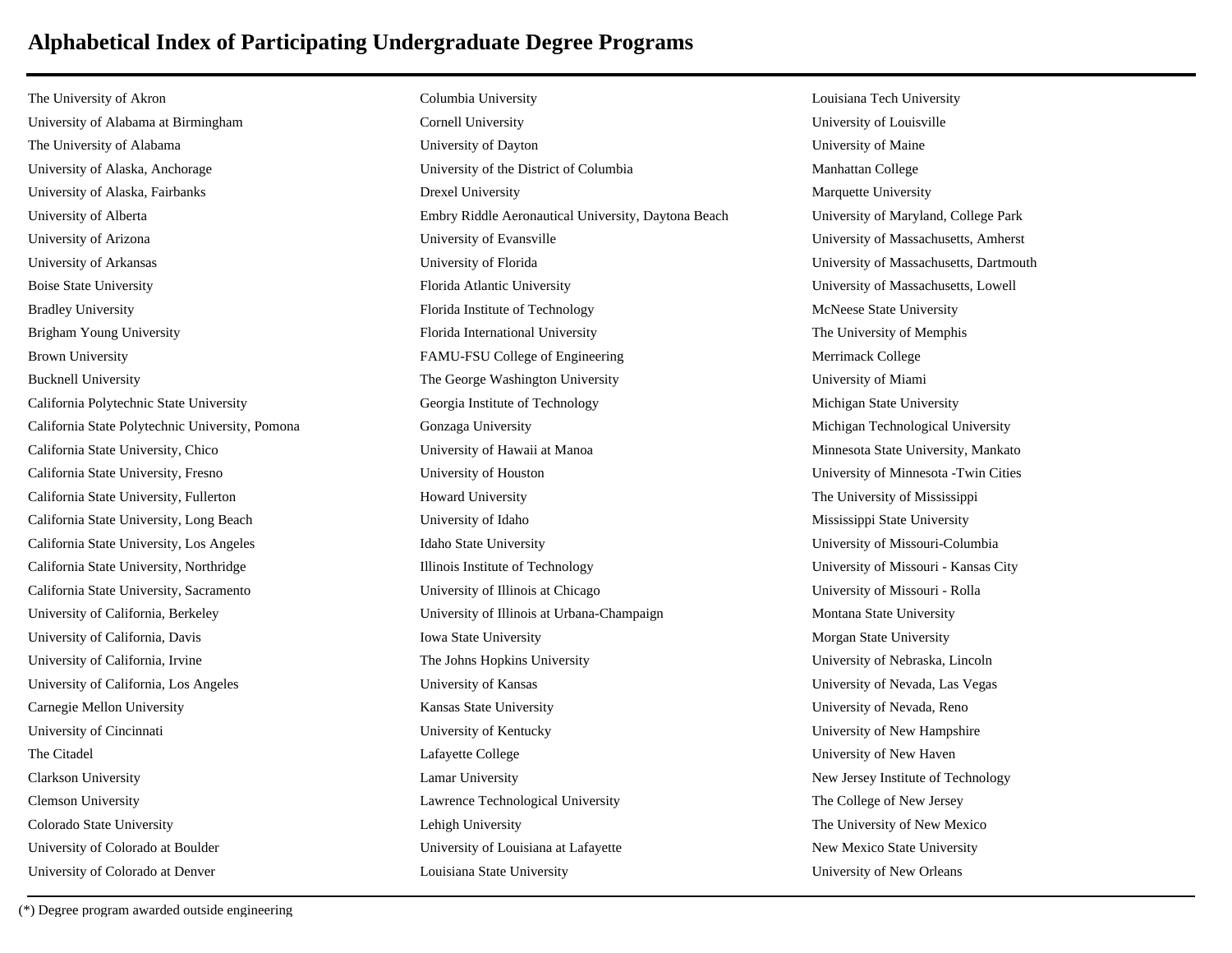The State University of New York at Buffalo North Carolina A & T State University North Carolina State University University of North Dakota North Dakota State University University of North Florida Northeastern University Northern Arizona University Northwestern University Norwich University University of Notre Dame Ohio Northern University The Ohio State University Ohio University University of Oklahoma Oklahoma State University Old Dominion University Oregon Institute of Technology Oregon State University University of the Pacific The Pennsylvania State University University of Pittsburgh Polytechnic University Polytechnic University of Puerto Rico University of Portland Portland State University Prairie View A&M University University of Puerto Rico, Mayaguez Campus Purdue University Queen's University Rensselaer Polytechnic Institute University of Rhode Island William Marsh Rice University Rose-Hulman Institute of Technology

Rowan University Rutgers, The State University of New Jersey Saint Martin's College San Diego State University San Francisco State University San Jose State University Santa Clara University Seattle University University of South Alabama University of South Carolina South Dakota School of Mines and Technology South Dakota State University University of South Florida University of Southern California Southern Illinois University Carbondale Southern Illinois University Edwardsville Southern Methodist University Southern University and A&M College Stanford University Syracuse University Tennessee State University Tennessee Technological University The University of Tennessee Texas A&M University Texas A&M University-Kingsville Texas Tech University The University of Texas at Arlington The University of Texas at Austin University of Texas at El Paso University of Texas at San Antonio The University of Toledo University of Toronto Tri-State University Union College

U.S. Air Force Academy U.S. Coast Guard Academy United States Military Academy University of Utah Utah State University Valparaiso University University of Vermont Villanova University University of Virginia Virginia Military Institute Virginia Polytechnic Institute and State University University of Washington Washington State University Washington University Wayne State University West Virginia University Widener University University of Wisconsin, Madison University of Wisconsin, Platteville Worcester Polytechnic Institute University of Wyoming **Civil Engineering (B.S.C.E.)** Alabama A&M University University of Central Florida University of Hartford University of North Carolina, Charlotte Tufts University West Virginia University Institute of Technology **Civil Engineering (B.S.E.)** The University of Alabama in Huntsville Arizona State University Arizona State University Case Western Reserve University University of Connecticut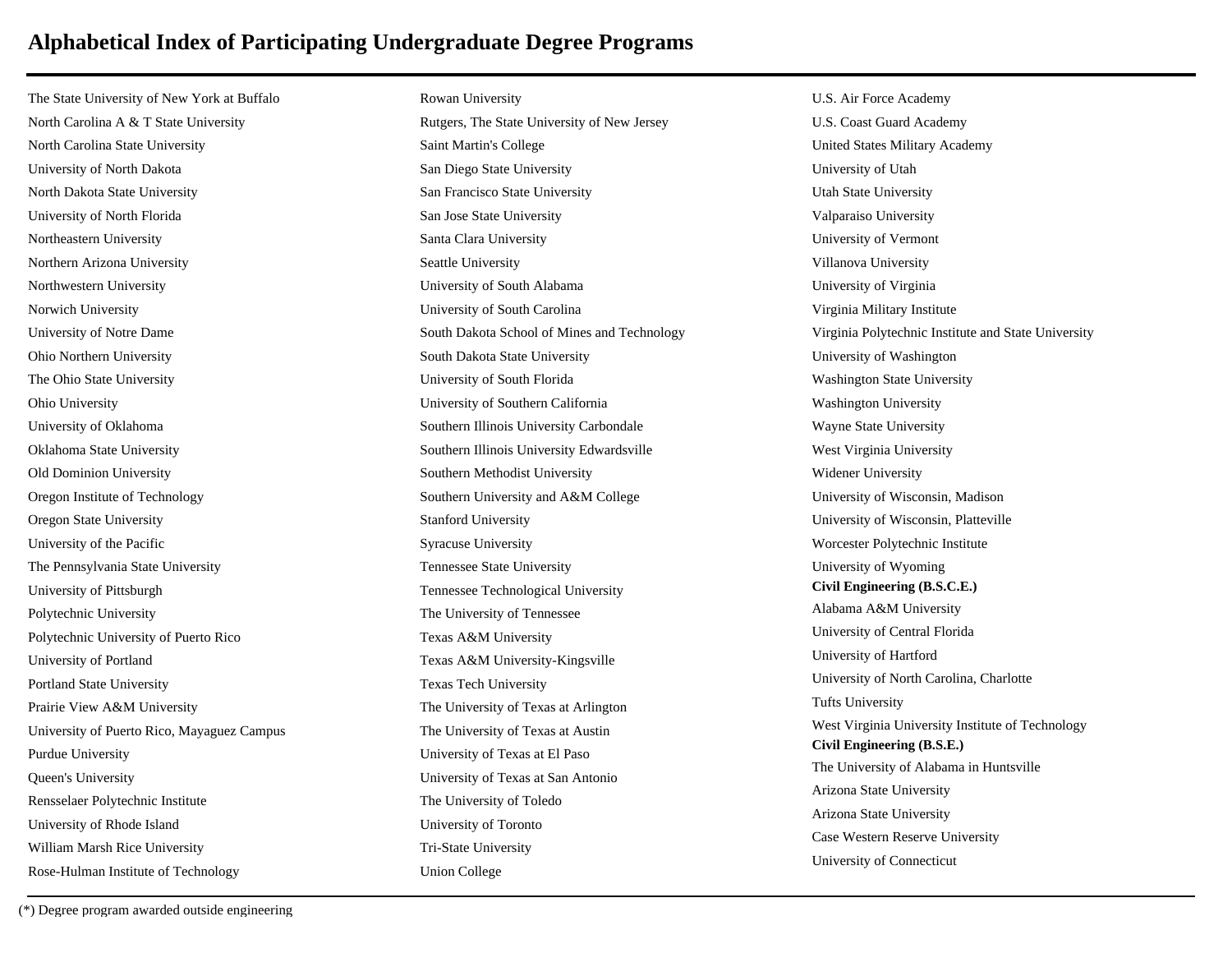Duke University Pratt School of Engineering The University of Iowa Loyola Marymount University University of Michigan Tufts University Tulane University University of Wisconsin, Milwaukee **Civil Engineering (BSc)** University of Calgary **Civil Engineering (S.B.)** Massachusetts Institute of Technology **Civil Engineering- Building Science (B.S.)** University of Southern California **Civil Engineering- Environmental (B.S.)** Oklahoma State University University of Southern California **Civil Engineering- Information Management** University of Southern California **Civil Engineering Systems (B.S.E.)** University of Pennsylvania **Civil Engineering(B.S.E.)** Western Michigan University **Civil Engineering, Environmental Option (B.S.)** University of Wyoming **Civil Engineering/Materials Science (B.S.)** University of California, Davis **Civil Structural Concentration (B.S.E.)** University of Tennessee, Chattanooga **Civil-Environmental (B.S.)** FAMU-FSU College of Engineering **Composite Materials Engineering (B.S.)** Winona State University **Compuer Engineering (B.S.Cmp.E.)** Indiana University Purdue University, Fort Wayne **Computational and Applied Mathematics (B.A.)** William Marsh Rice University **Computational Applied Science (B.S.)**

University of California, Davis **Computational Engineering Science (B.S.)** University of California, Berkeley **Computer Engineering (B.S.)** Union College **Computer & Information Science (FAMU) (B.S.)** FAMU-FSU College of Engineering (\*) **Computer and Information Science (B.S.)** University of Michigan, Dearborn **Computer and Information Sciences (B.S.)** University of South Alabama (\*) **Computer and Systems Engineering (B.S.)** Rensselaer Polytechnic Institute **Computer and Telecommunication Engineering (B.S.E.)** University of Pennsylvania **Computer Engineering (B. S.)** Christopher Newport University **Computer Engineering (B.Cp.E.)** University of Delaware **Computer Engineering (B.E.)** Cleveland State University Ecole Polytechnique de Montreal Stevens Institute of Technology **Computer Engineering (B.Eng.)** Concordia University, Faculty of Engr. and Comp. Sci. **Computer Engineering (B.S.)** University of Alberta University of Arizona University of Arkansas University of Bridgeport Brown University California Polytechnic State University California State Polytechnic University, Pomona California State University, Chico California State University, Fresno California State University, Long Beach California State University, Northridge

California State University, Sacramento University of California, Davis University of California, Irvine University of California, Riverside University of California, Riverside University of California, San Diego University of California, San Diego University of California, Santa Barbara University of California, Santa Cruz Capitol College Cedarville University University of Cincinnati Clarkson University Clemson University Colorado Technical University University of Colorado at Colorado Springs Columbia University University of Dayton University of Denver Drexel University Embry Riddle Aeronautical University, Daytona Beach Embry Riddle Aeronautical University, Prescott University of Evansville Fairfield University University of Florida Florida Atlantic University Florida Institute of Technology Florida International University FAMU-FSU College of Engineering George Mason University The George Washington University Georgia Institute of Technology Gonzaga University Hofstra University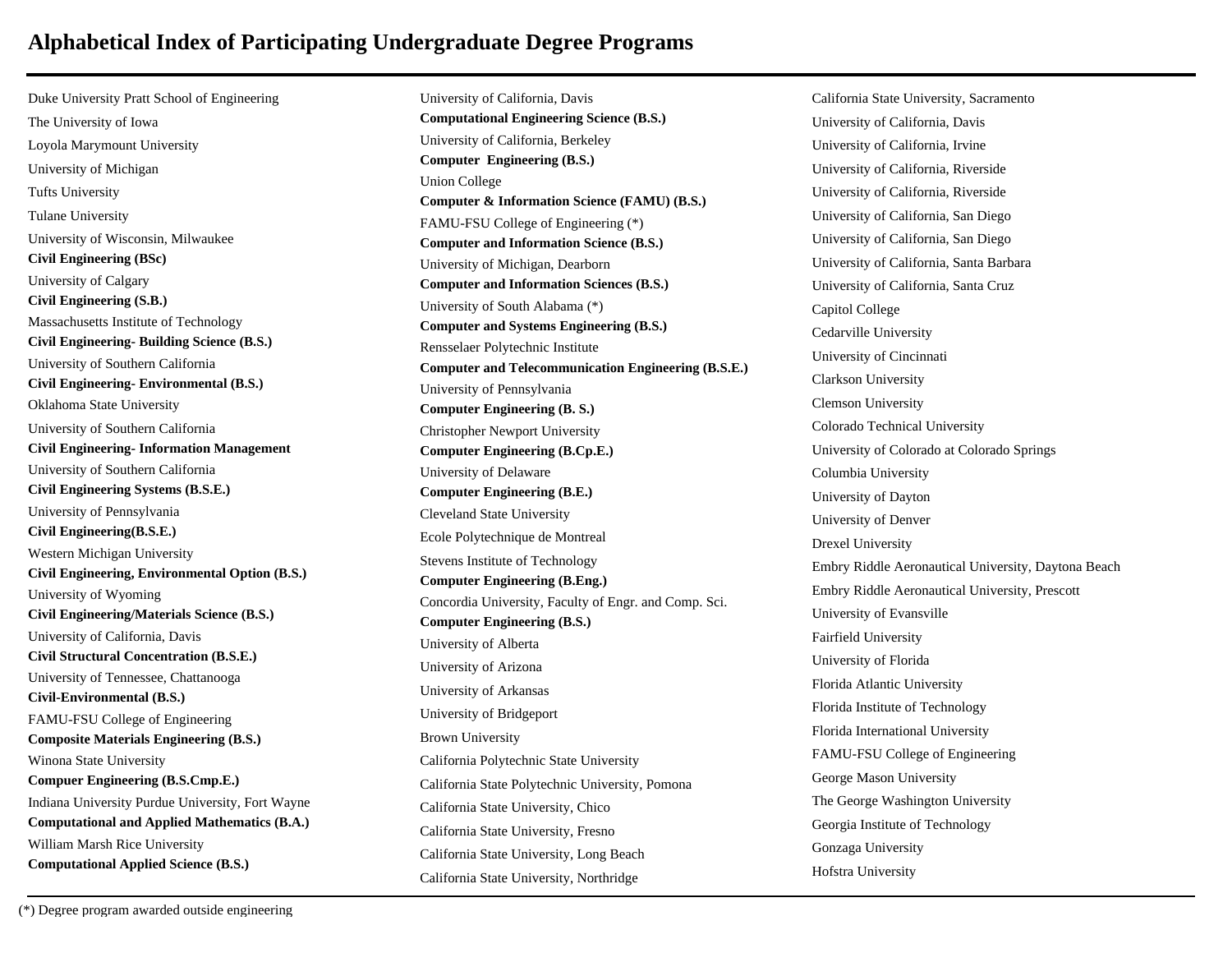University of Houston University of Idaho Illinois Institute of Technology University of Illinois at Chicago University of Illinois at Urbana-Champaign Indiana Institute of Technology Iowa State University The Johns Hopkins University University of Kansas Kansas State University Kettering University formerly GMI Lake Superior State University Lawrence Technological University Lehigh University University of Maine Manhattan College Marquette University University of Maryland, Baltimore County University of Maryland, College Park University of Massachusetts, Dartmouth The University of Memphis University of Miami Michigan State University Michigan Technological University Milwaukee School of Engineering Minnesota State University, Mankato University of Minnesota -Twin Cities Mississippi State University University of Missouri-Columbia University of Missouri - Rolla Montana State University University of Nevada, Las Vegas University of Nevada, Reno University of New Hampshire

University of New Haven New Jersey Institute of Technology The College of New Jersey The University of New Mexico The State University of New York at Binghamton The State University of New York at Buffalo SUNY New Paltz North Carolina State University North Dakota State University University of North Texas Northeastern University Northwestern University Norwich University University of Notre Dame Oakland University Ohio Northern University University of Oklahoma Old Dominion University Oregon State University Pennsylvania State University at Erie The Pennsylvania State University University of Pittsburgh Polytechnic University Polytechnic University of Puerto Rico Portland State University Prairie View A&M University University of Puerto Rico, Mayaguez Campus Purdue University Queen's University University of Rhode Island Rochester Institute of Technology Rose-Hulman Institute of Technology Saint Cloud State University Saint Mary's University

San Diego State University San Francisco State University San Jose State University Santa Clara University University of South Carolina South Dakota School of Mines and Technology University of South Florida Southern Illinois University Edwardsville Southern Methodist University Syracuse University Tennessee Technological University The University of Tennessee Texas A&M University Texas Tech University University of Toronto Tri-State University U.S. Air Force Academy University of Utah Utah State University Valparaiso University Villanova University University of Virginia Virginia Commonwealth University Virginia Polytechnic Institute and State University University of Washington Washington State University Washington University West Virginia University Wichita State University University of Wisconsin, Madison University of Wyoming **Computer Engineering (B.S.) - Communications Networking** University of Toronto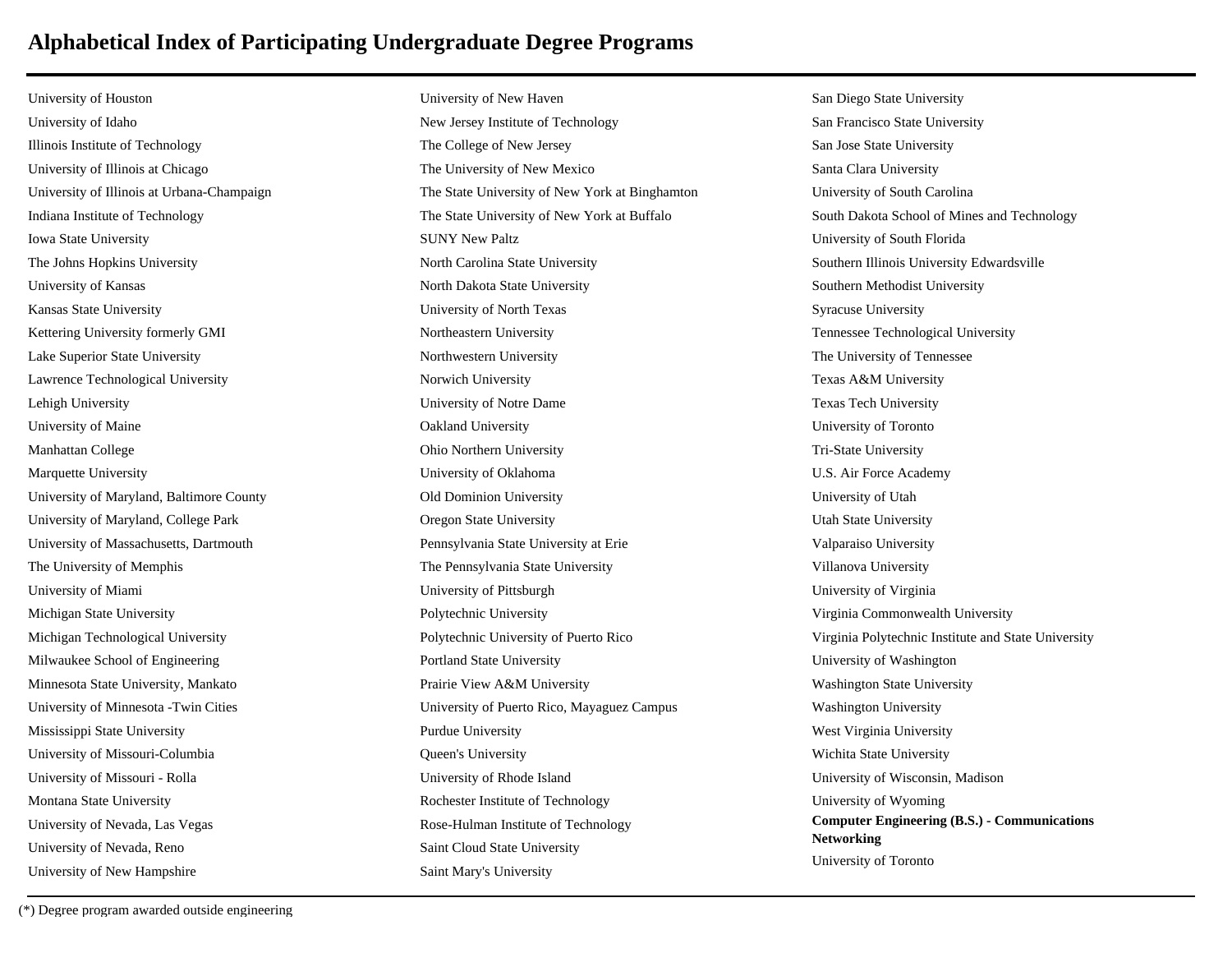**Computer Engineering (B.S.) - Computer Hardware Systems** University of Toronto **Computer Engineering (B.S.) - Software Engineering** University of Toronto **Computer Engineering (B.S.C.E.)** Wright State University **Computer Engineering (B.S.Comp.E.)** University of Hartford Indiana University Purdue University at Indianapolis **Computer Engineering (B.S.Cp.E.)** University of North Carolina, Charlotte **Computer Engineering (B.S.E.)** The University of Alabama in Huntsville Case Western Reserve University University of Connecticut University of Michigan University of Michigan, Dearborn Tufts University Tulane University Western Michigan University **Computer Engineering (B.S.E.E.)** West Virginia University Institute of Technology **Computer Engineering (B.S.P.E.)** University of Central Florida **Computer Engineering (BSc)** University of Calgary **Computer Engineering (BSCPE)** Tufts University **Computer Engineering and Computer Science (B.S.)** University of Louisville University of Southern California **Computer Engineering BSE** Purdue University, Calumet **Computer Engineering Option (B.S.)** The University of Alabama **Computer Information Science (B.S)**

Gannon University **Computer Information Systems (B.S.)** Illinois Institute of Technology (\*) University of the Pacific University of South Carolina **Computer Information Systems (B.S.C.I.S.)** The University of Texas at Tyler **Computer Science** South Dakota State University University of Tennessee, Chattanooga (\*) Wentworth Institute of Technology (\*) **Computer Science & Engineering (B.S.)** The University of Toledo **Computer Science & Engineering (B.S.E.)** University of Connecticut **Computer Science (A.B.)** Dartmouth College (\*) Harvard University **Computer Science (A.B., B.S.)** Duke University Pratt School of Engineering (\*) **Computer Science (B. S.)** University of Louisiana at Lafayette (\*) **Computer Science (B.A. & B.S.)** University of Delaware (\*) **Computer Science (B.A.)** University of Arkansas (\*) Boston University (\*) University of California, Berkeley (\*) Clemson University The George Washington University The University of Iowa (\*) University of Michigan (\*) New Jersey Institute of Technology (\*) The State University of New York at Buffalo University of Rhode Island (\*) William Marsh Rice University

Seattle University Southern Illinois University Edwardsville Southern Methodist University University of Vermont (\*) Washington State University Wayne State University (\*) **Computer Science (B.A., B.S.)** University of California, San Diego University of California, Santa Cruz **Computer Science (B.Comp.Sc.)** Concordia University, Faculty of Engr. and Comp. Sci. (\*) **Computer Science (B.S)** U.S. Air Force Academy **Computer Science (B.S.)** The University of Alabama University of Arizona (\*) Arizona State University University of Arkansas Arkansas Tech University (\*) Auburn University Boise State University University of Bridgeport Brigham Young University (\*) California Polytechnic State University California State University, Fresno California State University, Fullerton California State University, Long Beach California State University, Los Angeles California State University, Northridge California State University, Sacramento University of California, Los Angeles University of California, Riverside University of California, Santa Barbara Carnegie Mellon University (\*) Case Western Reserve University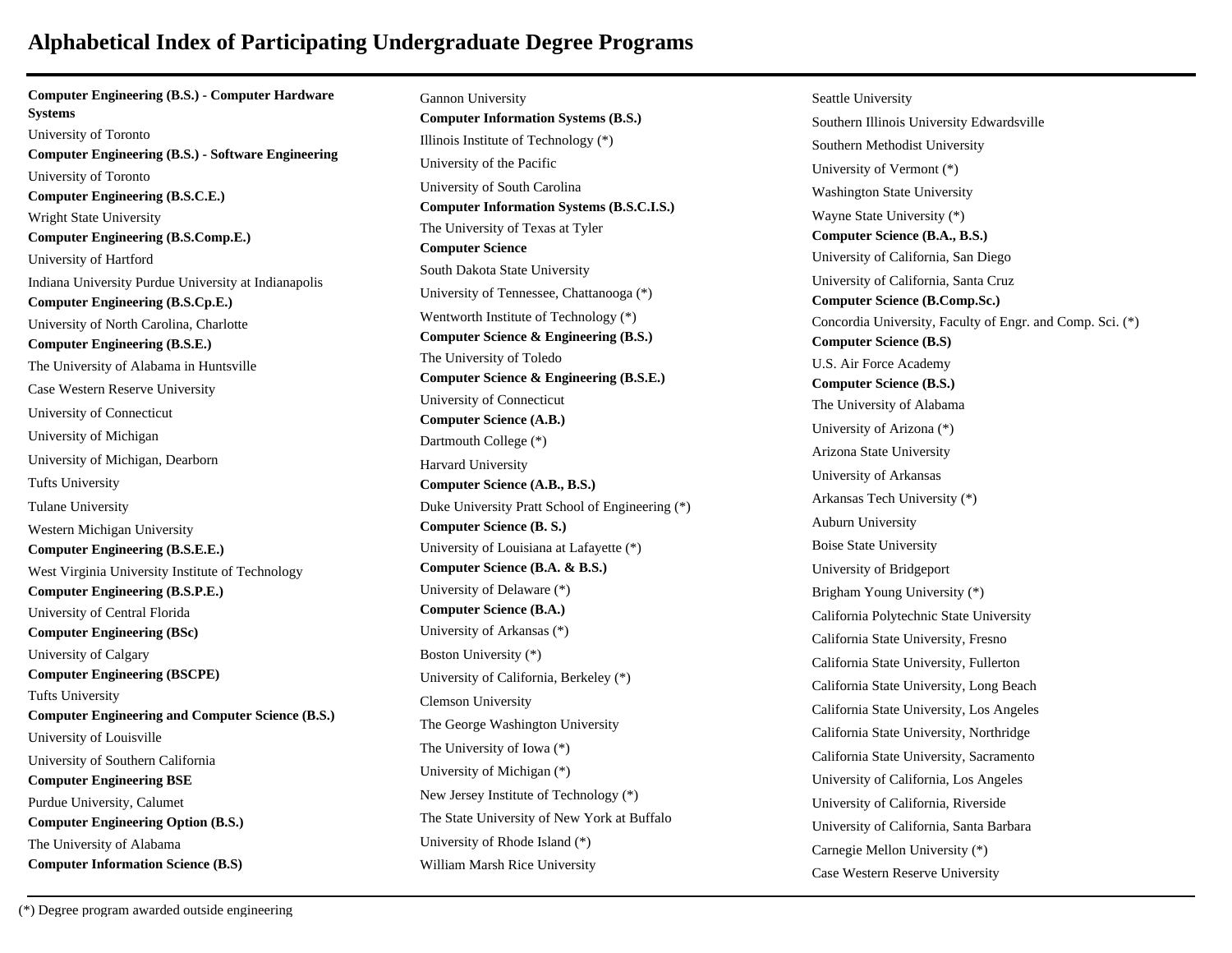The Catholic University of America Cedarville University (\*) University of Central Florida University of Cincinnati Clemson University University of Colorado at Boulder University of Colorado at Colorado Springs University of Colorado at Denver Columbia University University of Connecticut Cornell University University of the District of Columbia Drexel University Embry Riddle Aeronautical University, Daytona Beach Embry Riddle Aeronautical University, Prescott University of Evansville University of Florida (\*) Florida Atlantic University Florida Institute of Technology George Mason University The George Washington University University of Houston (\*) University of Idaho Idaho State University Illinois Institute of Technology (\*) University of Illinois at Chicago University of Illinois at Urbana-Champaign Indiana University Purdue University, Fort Wayne The University of Iowa (\*) University of Kansas Kansas State University University of Kentucky Lehigh University LeTourneau University (\*)

Louisiana State University (\*) Louisiana Tech University Loyola College in Maryland (\*) Marquette University (\*) University of Maryland, Baltimore County University of Maryland, College Park (\*) University of Massachusetts, Amherst (\*) University of Massachusetts, Dartmouth University of Massachusetts, Lowell (\*) University of Michigan (\*) Michigan State University Michigan Technological University (\*) University of Minnesota, Duluth The University of Mississippi Mississippi State University University of Missouri-Columbia University of Missouri - Kansas City Montana State University University of Nevada, Reno University of New Hampshire University of New Haven New Jersey Institute of Technology (\*) The University of New Mexico New York Institute of Technology The State University of New York at Binghamton The State University of New York at Buffalo State University of New York at Stony Brook North Carolina A & T State University North Carolina State University Northwestern University Norwich University (\*) University of Notre Dame Oakland University Ohio Northern University

Ohio University University of Oklahoma Oklahoma Christian University (\*) Oregon State University University of the Pacific Pennsylvania State University, Harrisburg (\*) The Pennsylvania State University University of Pittsburgh (\*) Polytechnic University Polytechnic University of Puerto Rico Portland State University Prairie View A&M University Princeton University Purdue University (\*) Rensselaer Polytechnic Institute (\*) University of Rhode Island (\*) William Marsh Rice University University of Rochester (\*) Rochester Institute of Technology (\*) Roger Williams University Rose-Hulman Institute of Technology Rutgers, The State University of New Jersey (\*) Seattle University University of South Carolina University of South Florida University of Southern California Southern Illinois University Edwardsville Southern Methodist University Stanford University Stevens Institute of Technology (\*) Syracuse University Tennessee State University Tennessee Technological University (\*) The University of Tennessee (\*)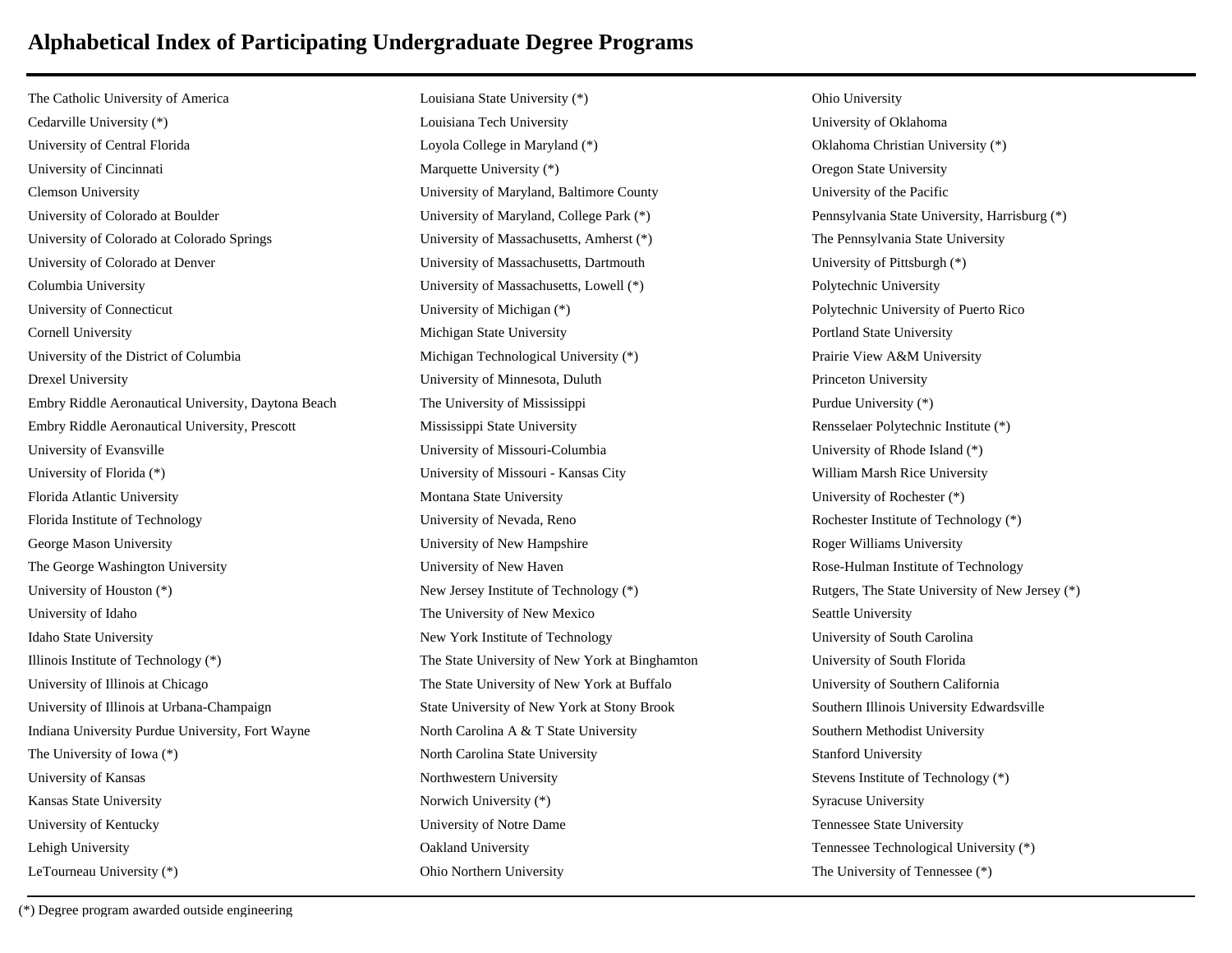Texas A&M University Texas A&M University-Kingsville Texas Tech University The University of Texas at Arlington University of Texas at El Paso Union College University of Utah Vanderbilt University University of Vermont University of Virginia Virginia Commonwealth University Virginia Polytechnic Institute and State University University of Washington (\*) Washington State University Washington University Wayne State University (\*) West Virginia University West Virginia University (\*) Western Michigan University Wichita State University (\*) University of Wisconsin, Madison (\*) University of Wisconsin, Milwaukee University of Wisconsin, Platteville Worcester Polytechnic Institute (\*) University of Wyoming **Computer Science (B.S.) (B.A.)** University of Nebraska, Lincoln (\*) University of North Texas Valparaiso University (\*) **Computer Science (B.S.) (B.S./M.S.)** University of Alaska, Fairbanks (\*) **Computer Science (B.S.); Computer Eng.(B.E.)** City College of the City University of New York **Computer Science (B.S., B.A.)** The Johns Hopkins University

**Computer Science (B.S.C.)** Tulane University **Computer Science (B.S.C.S)** West Virginia University Institute of Technology **Computer Science (B.S.C.S.)** Alabama A&M University Baylor University The University of Texas at Dallas The University of Texas at Tyler Tufts University Wright State University **Computer Science (B.S.E.)** University of Michigan **Computer Science (BSCS)** University of Detroit Mercy **Computer Science (FSU) (B.S.)** FAMU-FSU College of Engineering (\*) **Computer Science (Mathematics) (B.S.)** Santa Clara University (\*) **Computer Science and Business (B.S.)** Lehigh University **Computer Science and Engineering - inside Engineering (B.S.)** University of California, Davis **Computer Science and Engineering (B.S.)** Bucknell University University of California, Berkeley University of California, Irvine University of California, Los Angeles University of Nebraska, Lincoln Northern Arizona University The Ohio State University The University of Texas at Arlington **Computer Science and Engineering (B.S.E.)** University of Pennsylvania **Computer Science and Engineering (S.B.)** Massachusetts Institute of Technology

**Computer Science -outside Engineering (B.S.)** University of California, Davis (\*) **Computer Science, Computer Information Systems, Information Systems Technology (B.S.)** University of Tulsa **Computer Sciences (B.S.)** Tri-State University (\*) **Computer Specialization (B.S.)** Mercer University **Computer Systems Engineering (B.S.)** Boston University University of Massachusetts, Amherst **Computer Systems Engineering (B.S.E.)** Arizona State University **Construction** University of Southern California **Construction (B.S.)** Southern Illinois University Edwardsville **Construction Concentration (B.E.)** The Catholic University of America **Construction Engineering (B.Eng.)** Ecole de Technologie Superieure **Construction Engineering (B.S.)** Iowa State University The University of New Mexico North Dakota State University San Diego State University **Construction Engineering and Management (B.S.)** Purdue University **Construction Engineering Management (B.S.)** Oregon State University **Construction Engineering Mgmt. (B.S.)** California State University, Long Beach **Construction Engineering(B.S.E.)** Western Michigan University **Construction Management (B.S.)** Boise State University California State University, Fresno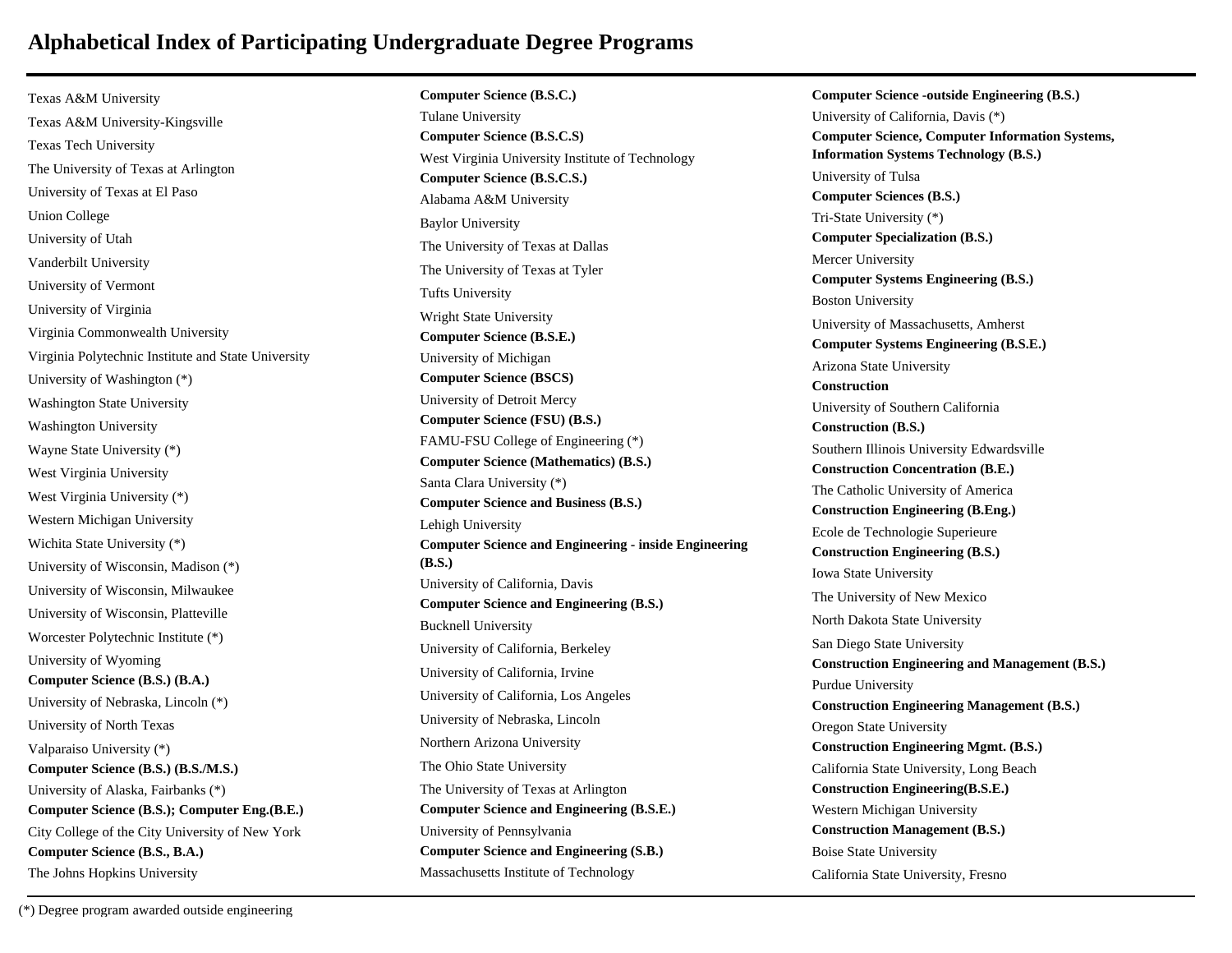California State University, Sacramento Drexel University Florida International University University of Nebraska, Lincoln The University of New Mexico North Carolina State University Northern Arizona University Polytechnic University Roger Williams University **Construction Management (B.S.), Wood Products Engineering (B.S.)** SUNY College of Environmental Science and Forestry **Construction Managment (B.S.)** North Dakota State University **Construction Science and Management (B.S.)** Kansas State University

### **D**

**Digital Arts & Sciences (B.S.)** University of Florida **Digital Media Design (B.S.E.)** University of Pennsylvania **Dual degree offered in conjuction with cooperating instutitions.** Marietta College

### **E**

**Earth & Environmental Engineering (B.S.)** Columbia University **Earth Systems Science and Engineering (B.S.E.)** University of Michigan **Economics (B.S.)** Colorado School of Mines **Electrial Engineering (B.S.)** South Dakota School of Mines and Technology **Electric Power Engineering (B.S.)**

Rensselaer Polytechnic Institute **Electrical & Computer Engineering (B.S.)** Christian Brothers University **Electrical & Computer Engineering (B.S.E.E.)** Temple University **Electrical & Electronic Engineering (B.S.)** California State University, Sacramento **Electrical (B.S.) and Computer Engineering (B.S.)** University of the Pacific **Electrical and Computer Engineering (B.E.)** Dalhousie University Vanderbilt University **Electrical and Computer Engineering (B.S.)** California Institute of Technology University of California, Berkeley Carnegie Mellon University University of Colorado at Boulder Cornell University Lafayette College University of Missouri - Kansas City New York Institute of Technology The Ohio State University Rowan University Rutgers, The State University of New Jersey Worcester Polytechnic Institute **Electrical and Computer Engineering (B.S.E.)** Duke University Pratt School of Engineering **Electrical and Computer Engineering (B.S.E.C.E.)** Baylor University University of Minnesota, Duluth **Electrical and Electronics Engineering (B.S.)** Oregon State University **Electrical Engineeirng (B.S.)** Tuskegee University **Electrical Engineering (B. Eng.)** Ecole de Technologie Superieure **Electrical Engineering (B.A.)**

William Marsh Rice University **Electrical Engineering (B.E.)** The Catholic University of America Cleveland State University The Cooper Union University of Detroit Mercy Ecole Polytechnique de Montreal Stevens Institute of Technology Youngstown State University **Electrical Engineering (B.E.), Computer Engineering (B.E.)** State University of New York at Stony Brook **Electrical Engineering (B.E.); Computer Eng.( B.E.)** City College of the City University of New York **Electrical Engineering (B.E.E.)** Auburn University University of Delaware **Electrical Engineering (B.Eng.)** Concordia University, Faculty of Engr. and Comp. Sci. **Electrical Engineering (B.S.)** University of Alabama at Birmingham The University of Alabama University of Alaska, Fairbanks University of Alberta Alfred University, New York State College of Ceramics University of Arizona University of Arkansas Arkansas Tech University Boise State University Boston University Bradley University Bucknell University California Institute of Technology California Polytechnic State University California State Polytechnic University, Pomona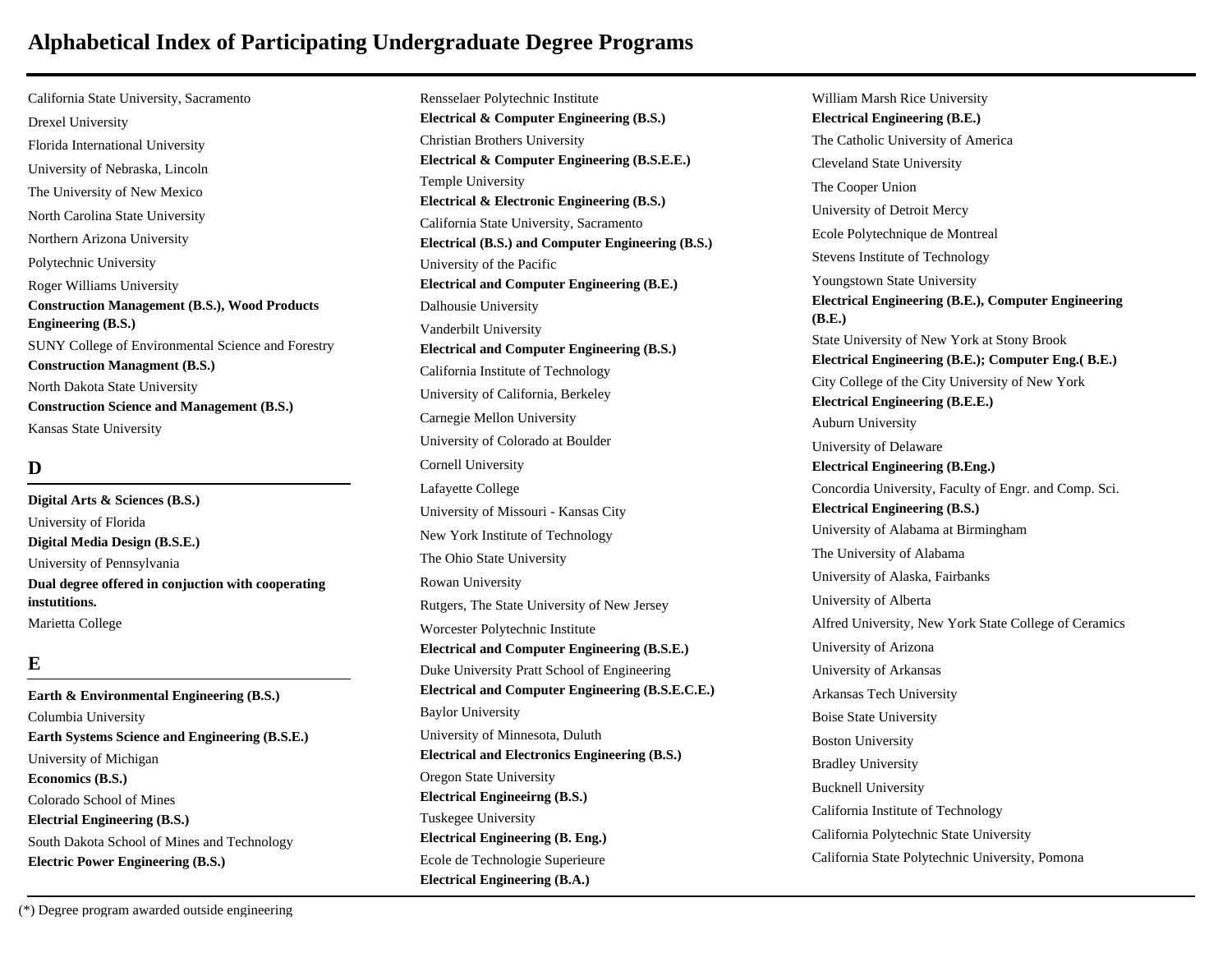California State University, Fresno California State University, Fullerton California State University, Long Beach California State University, Los Angeles California State University, Northridge University of California, Davis University of California, Irvine University of California, Los Angeles University of California, Riverside University of California, San Diego University of California, Santa Barbara University of California, Santa Cruz Capitol College Cedarville University The Citadel Clarkson University Clemson University Colorado State University Colorado Technical University University of Colorado at Boulder University of Colorado at Colorado Springs University of Colorado at Denver Columbia University University of Dayton University of Denver University of the District of Columbia Drexel University Embry Riddle Aeronautical University, Prescott University of Evansville Fairfield University Fairleigh Dickinson University University of Florida Florida Atlantic University Florida Institute of Technology

Florida International University FAMU-FSU College of Engineering George Mason University The George Washington University Georgia Institute of Technology Gonzaga University Grove City College University of Hawaii at Manoa Henry Cogswell College Hofstra University University of Houston University of Idaho Idaho State University Illinois Institute of Technology University of Illinois at Chicago University of Illinois at Urbana-Champaign Indiana Institute of Technology Iowa State University University of Kansas Kansas State University University of Kentucky Kettering University formerly GMI Lake Superior State University Lamar University Lawrence Technological University Lehigh University University of Louisiana at Lafayette Louisiana State University Louisiana Tech University University of Louisville Loyola College in Maryland University of Maine Manhattan College Marquette University

University of Maryland, College Park University of Massachusetts, Amherst University of Massachusetts, Dartmouth University of Massachusetts, Lowell McNeese State University The University of Memphis Merrimack College University of Miami Michigan State University Michigan Technological University Milwaukee School of Engineering University of Minnesota -Twin Cities The University of Mississippi Mississippi State University University of Missouri-Columbia University of Missouri - Rolla Montana State University Morgan State University University of Nebraska, Lincoln University of Nevada, Las Vegas University of Nevada, Reno University of New Hampshire University of New Haven New Jersey Institute of Technology The College of New Jersey The University of New Mexico New Mexico Institute of Mining & Technology New Mexico State University University of New Orleans The State University of New York at Binghamton The State University of New York at Buffalo SUNY New Paltz North Carolina A & T State University North Carolina State University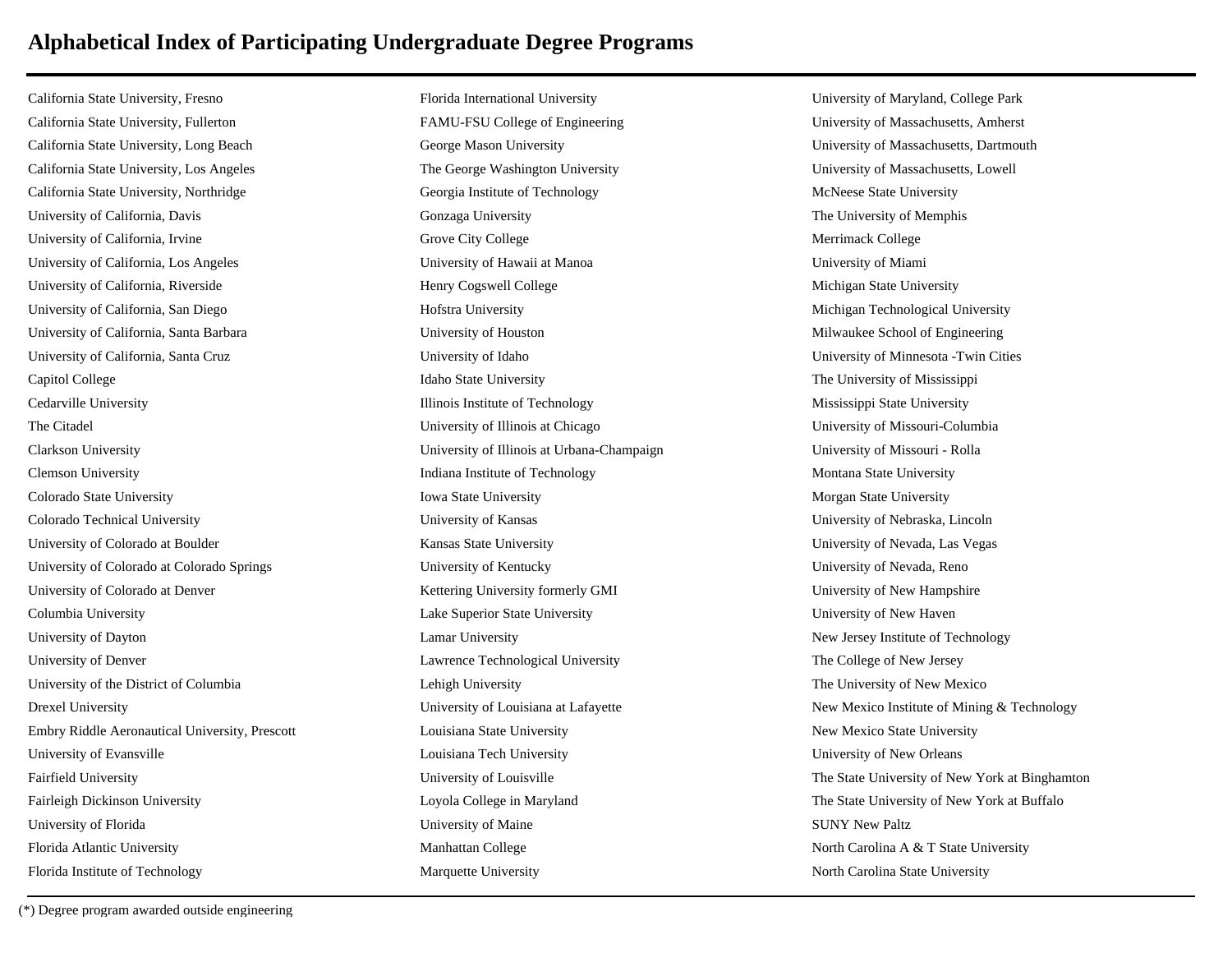University of North Dakota North Dakota State University University of North Florida Northeastern University Northern Arizona University Northern Illinois University Northwestern University Norwich University University of Notre Dame Oakland University Ohio Northern University Ohio University University of Oklahoma Oklahoma Christian University Oklahoma State University Old Dominion University Pennsylvania State University, Harrisburg Pennsylvania State University at Erie The Pennsylvania State University University of Pittsburgh Polytechnic University Polytechnic University of Puerto Rico Portland State University Prairie View A&M University Princeton University University of Puerto Rico, Mayaguez Campus Purdue University Queen's University Rensselaer Polytechnic Institute University of Rhode Island William Marsh Rice University University of Rochester Rochester Institute of Technology Rose-Hulman Institute of Technology

Saint Cloud State University Saint Louis University - Parks College of Engineering and Aviation Saint Mary's University San Diego State University San Francisco State University Santa Clara University Seattle University Seattle Pacific University University of South Carolina South Dakota State University University of South Florida University of Southern California Southern Illinois University Edwardsville University of Southern Maine Southern Methodist University Southern University and A&M College Stanford University Syracuse University Tennessee State University Tennessee Technological University The University of Tennessee Texas A&M University Texas A&M University-Kingsville Texas Tech University The University of Texas at Arlington The University of Texas at Austin University of Texas at El Paso The University of Texas-Pan American University of Texas at San Antonio The University of Toledo University of Toronto Tri-State University University of Tulsa

Union College U.S. Air Force Academy U.S. Coast Guard Academy United States Military Academy U.S. Naval Academy University of Utah Utah State University Valparaiso University University of Vermont Villanova University University of Virginia Virginia Commonwealth University Virginia Military Institute Virginia Polytechnic Institute and State University University of Washington Washington State University Washington University Wayne State University West Virginia University Western New England College Wichita State University Widener University Wilkes University University of Wisconsin, Madison University of Wisconsin, Platteville Worcester Polytechnic Institute University of Wyoming **Electrical Engineering (B.S.) and Computer Engineering (B.S.)** Brigham Young University **Electrical Engineering (B.S.), Computer Engineering (B.S.)** The University of Akron University of South Alabama Southern Illinois University Carbondale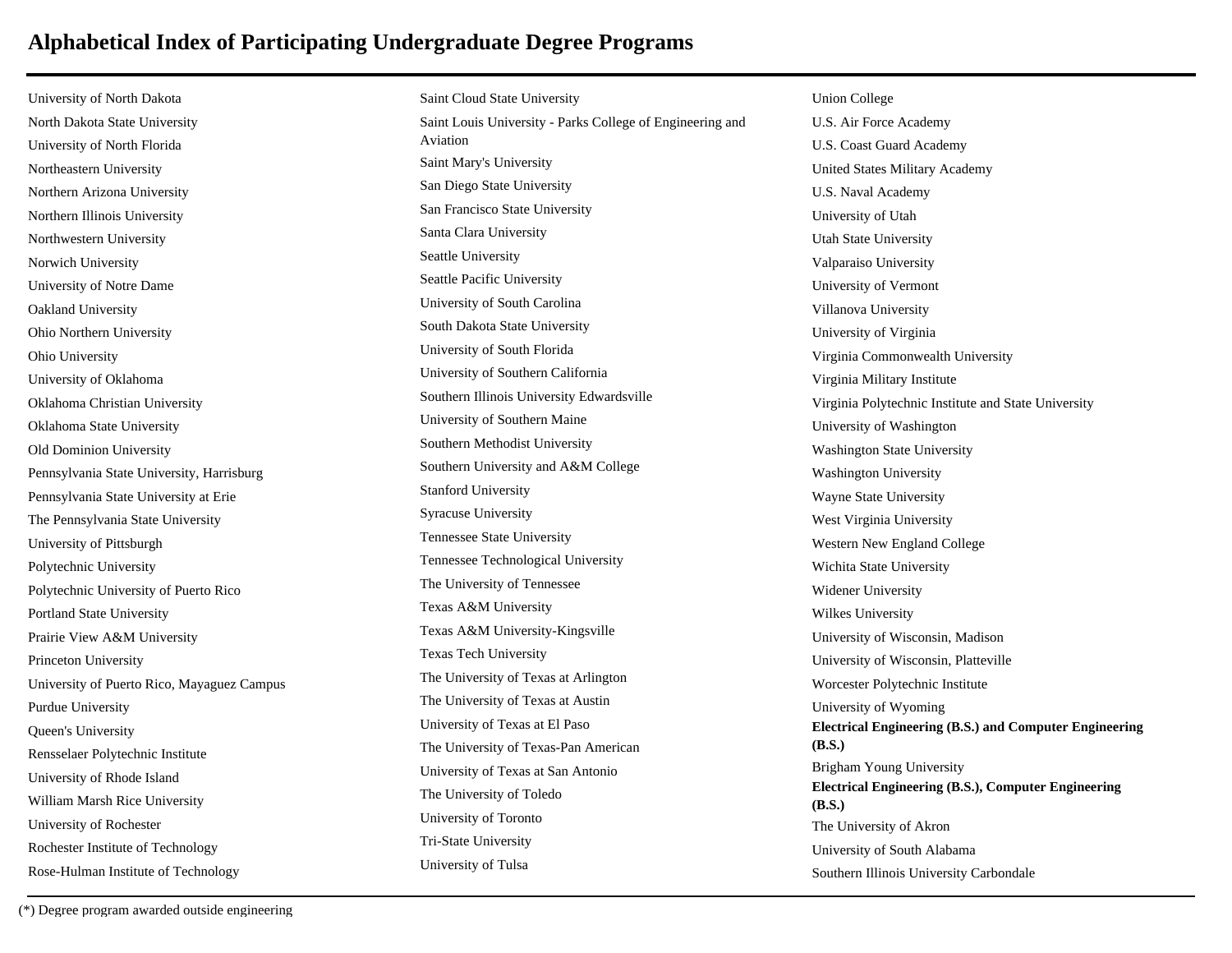**Electrical Engineering (B.S.), Computer Science (B.S.)** University of Portland **Electrical Engineering (B.S., B.A.)** The Johns Hopkins University Yale University **Electrical Engineering (B.S.,B.A.)** University of San Diego **Electrical Engineering (B.S.E.** Western Michigan University **Electrical Engineering (B.S.E.)** The University of Alabama in Huntsville Arizona State University Case Western Reserve University University of Connecticut Duke University Pratt School of Engineering Indiana University Purdue University at Indianapolis The University of Iowa Loyola Marymount University University of Michigan University of Michigan, Dearborn University of Pennsylvania Tufts University Tulane University University of Wisconsin, Milwaukee **Electrical Engineering (B.S.E.E.)** Alabama A&M University University of Central Florida Gannon University University of Hartford Indiana University Purdue University at Indianapolis Indiana University Purdue University, Fort Wayne Minnesota State University, Mankato University of North Carolina, Charlotte Saginaw Valley State University University of Saint Thomas

The University of Texas at Dallas The University of Texas at Tyler West Virginia University Institute of Technology Wright State University **Electrical Engineering (BSc)** University of Calgary **Electrical Engineering (BSEE)** Tufts University **Electrical Engineering and Computer Engineering (B.S.)** University of California, Davis **Electrical Engineering and Computer Science (S.B.)** Massachusetts Institute of Technology **Electrical Engineering BSE** Purdue University, Calumet **Electrical Engineering- Computer (B.S.)** Oklahoma State University University of Southern California **Electrical Engineering, Bioengineering Option (B.S.)** University of Wyoming **Electrical Engineering, Computer Engineering (B.S.)** Louisiana State University **Electrical Engineering, Computer Engineering, and Computer Science (B.S.)** University of Cincinnati **Electrical Engineering/Materials Science (B.S.)** University of California, Davis **Electrical Engrineering (B.S.)** San Jose State University **Electrical Power, Instrumentation, Control Concentration (B.S.E.)** University of Tennessee, Chattanooga **Electrical Science and Engineering (S.B.)** Massachusetts Institute of Technology **Electrical Sciences Engineering (B.S.)** Brown University **Electrical Specialization (B.S.)** Mercer University **Electrical/Computer Engineering (B.S.)**

Howard University **Electrical/Electronic Engineering (B.S.)** California State University, Chico **Electromechanical Engineering** Wentworth Institute of Technology **Engineering - Industrial Option (B.S.)** California State University, East Bay **Engineering & Management (B.S.)** Clarkson University **Engineering & Management Systems (B.S.)** Columbia University **Engineering (A.B.)** Lafayette College **Engineering (A.B., B.E.)** Dartmouth College **Engineering (B.A.)** University of Arizona Texas Tech University Trinity College **Engineering (B.E.)** The University of Mississippi **Engineering (B.E.) with a concentration in Biomedical Engineering (B.E.)** Stevens Institute of Technology **Engineering (B.S.)** The University of Akron Arkansas State University California State University, Long Beach University of California, Irvine Calvin College Colorado School of Mines The Cooper Union Harvey Mudd College LeTourneau University Michigan Technological University North Carolina State University Northwestern University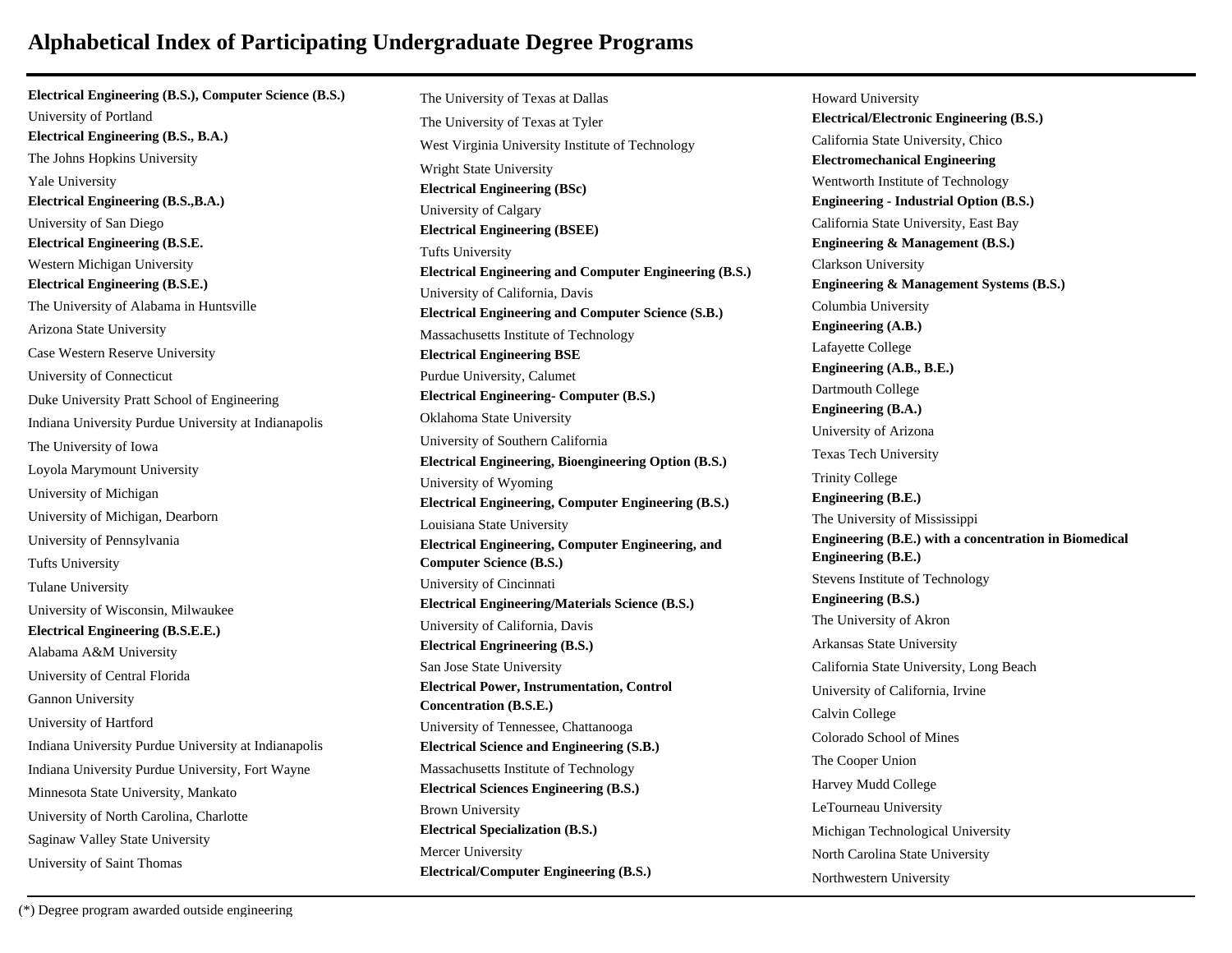University of Oklahoma Santa Clara University Stanford University Swarthmore College Texas Christian University Trinity College **Engineering (B.S.) - Electrical Concentration** John Brown University **Engineering (B.S.) - Mechanical Concentration** John Brown University **Engineering (B.S.) with concentrations in Mechanical, Electrical, and Computer Engineering** Oral Roberts University **Engineering (B.S.E.)** Baylor University Messiah College University of Tennessee, Martin **Engineering (B.S.E.) - General** Grand Valley State University **Engineering (B.S.E.) - Industrial** Grand Valley State University **Engineering (B.S.E.) - Mechanical** Grand Valley State University **Engineering (B.S.E.) Concentrations in Civil, Computer, Electrical & Mechanical** Walla Walla College **Engineering (General) (B.S.)** U.S. Naval Academy **Engineering Administration (B.S.)** Tri-State University **Engineering and Applied Science (B.S.)** California Institute of Technology **Engineering Arts (B.S.)** Michigan State University **Engineering Bridge Program and Undecided Students** Wayne State University **Engineering Chemistry (B.S.)** Oakland University

Queen's University **Engineering in Mathematics** South Dakota State University **Engineering- Interdisciplinary (B.S.)** University of Michigan **Engineering Management (B.E.)** Stevens Institute of Technology **Engineering Management (B.S.)** University of Arizona University of Evansville University of Illinois at Chicago University of Missouri - Rolla University of the Pacific University of Portland United States Military Academy University of Vermont Wilkes University **Engineering Management Concentration (B.S.E.)** University of Tennessee, Chattanooga **Engineering Math (B.S.E.)** University of Michigan, Dearborn **Engineering Mathematics (B.S.)** University of Arizona **Engineering Mathematics and Statistics (B.S.)** University of California, Berkeley **Engineering Mechanics (B.S.)** Columbia University University of Illinois at Urbana-Champaign The Johns Hopkins University Lehigh University Michigan State University New Mexico Institute of Mining & Technology U.S. Air Force Academy University of Wisconsin, Madison **Engineering Physics (B.S.)** University of Alberta

University of Arizona University of California, Berkeley University of California, San Diego Colorado School of Mines University of Colorado at Boulder University of Connecticut Cornell University Embry Riddle Aeronautical University, Daytona Beach University of Illinois at Chicago University of Illinois at Urbana-Champaign University of Kansas Lehigh University University of Maine University of Nevada, Reno New Mexico State University The State University of New York at Buffalo Oakland University University of Oklahoma Oral Roberts University University of the Pacific University of Pittsburgh Queen's University Rensselaer Polytechnic Institute Rose-Hulman Institute of Technology South Dakota State University Southeast Missouri State University Syracuse University The University of Tennessee Texas Tech University University of Tulsa University of Wisconsin, Platteville **Engineering Physics (B.S.E.)** Case Western Reserve University University of Michigan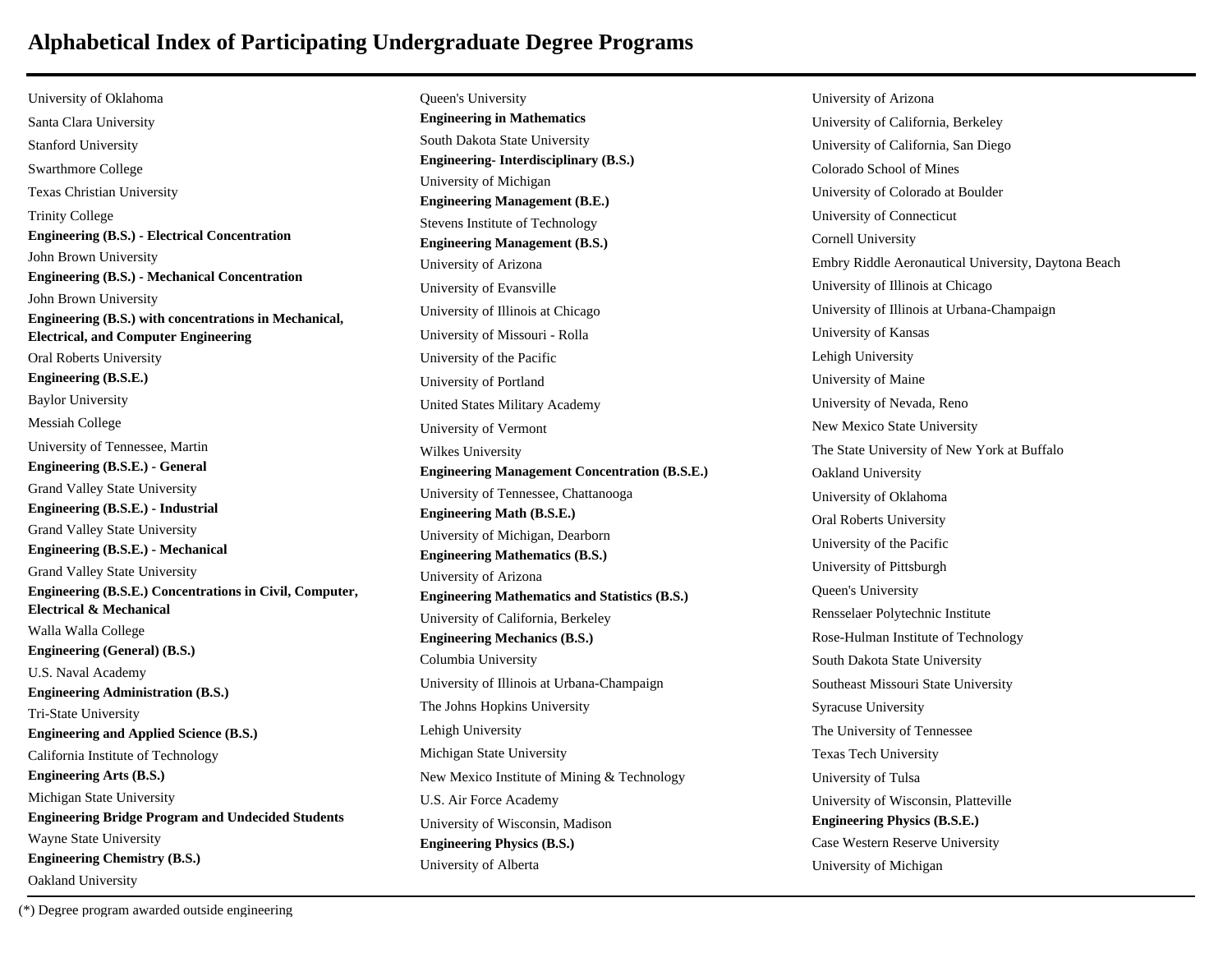**Engineering Physics (B.S.E.P.)** Wright State University **Engineering Science (B.A.)** University of Rochester **Engineering Science (B.E.)** State University of New York at Stony Brook **Engineering Science (B.E.) (B.A.)** Hofstra University **Engineering Science (B.S.)** California State University, Fullerton University of California, San Diego University of California, San Diego Colorado State University University of Florida The Johns Hopkins University Loyola College in Maryland New Jersey Institute of Technology The College of New Jersey City University of New York, College of Staten Island The Pennsylvania State University Saint Mary's University University of South Florida University of Toronto Trinity University University of Virginia **Engineering Science (B.S.) - Aerospace Engineering** University of Toronto **Engineering Science (B.S.) - Biomedical** University of Toronto **Engineering Science (B.S.) - Computer Engineering** University of Toronto **Engineering Science (B.S.) - Electrical** University of Toronto **Engineering Science (B.S.) - Environmental Engineering** University of Toronto **Engineering Science (B.S.) - Infrastructure Engineering**

University of Toronto **Engineering Science (B.S.) - Manufacturing Systems** University of Toronto **Engineering Science (B.S.) - Nanoengineering** University of Toronto **Engineering Science (B.S.) - Physics** University of Toronto **Engineering Science and Mechanics (B.S.)** Virginia Polytechnic Institute and State University **Engineering Sciences (A.B.)** Harvard University **Engineering Sciences (S.B.)** Harvard University **Engineering Special Studies-Manufacturing (B.S.E.)** Arizona State University **Engineering Special Studies-Premedical (B.S.E.)** Arizona State University **Engineering with a concentration in Information Systems Engineering** Stevens Institute of Technology **Engineering with a concentration in Information Systems Engineering (B.E.)** Stevens Institute of Technology **Engineering with a concentration in Naval Engineering (B.E.)** Stevens Institute of Technology **Engineering with options in Chemical (B.S.)** McNeese State University **Engineering-Undesignated (B.S.E)** Case Western Reserve University **Environemental Engineering** Wentworth Institute of Technology **Environmental & Urban Systems (B.S.)** Florida International University **Environmental Engineering (B.A.)** William Marsh Rice University **Environmental Engineering (B.E.)** Manhattan College

Stevens Institute of Technology **Environmental Engineering (B.En.E.)** University of Delaware **Environmental Engineering (B.S.)** California Polytechnic State University University of California, Irvine University of California, Riverside University of California, San Diego University of Cincinnati Colorado State University University of Colorado at Boulder Drexel University University of Florida Gannon University The Johns Hopkins University Lehigh University Louisiana State University Manhattan College University of Miami Michigan Technological University University of Missouri - Rolla Montana Tech of the University of Montana University of Nevada, Reno University of New Hampshire New Jersey Institute of Technology New Mexico Institute of Mining & Technology The State University of New York at Buffalo North Carolina State University Northern Arizona University Northwestern University University of Oklahoma Old Dominion University Oregon State University Pennsylvania State University, Harrisburg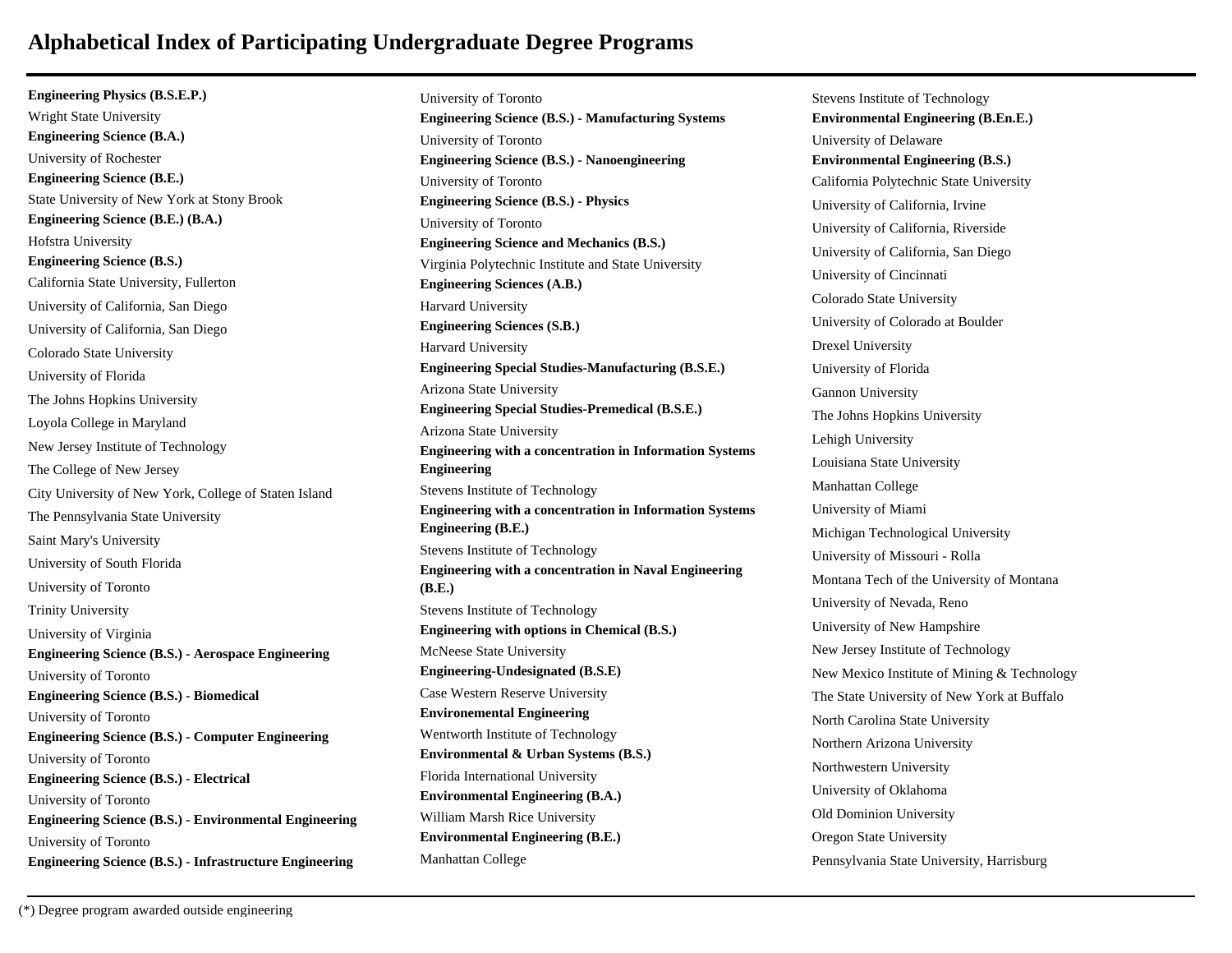Polytechnic University of Puerto Rico Rensselaer Polytechnic Institute Roger Williams University San Diego State University South Dakota School of Mines and Technology University of Southern California Southern Methodist University Stanford University Syracuse University Texas Tech University U.S. Air Force Academy United States Military Academy Utah State University Wilkes University University of Wisconsin, Platteville Worcester Polytechnic Institute **Environmental Engineering (B.S.E.)** University of Connecticut University of Hartford Tulane University **Environmental Engineering (B.S.V.E.)** University of Central Florida **Environmental Engineering (BSEVE)** Tufts University **Environmental Engineering Science (B.S.)** University of California, Berkeley **Environmental Engineering Science (S.B.)** Massachusetts Institute of Technology **Environmental Engineering-BEE (B.S)** Cornell University **Environmental Engineering-CEE (B.S.)** Cornell University **Environmental Geosciences (B.S.)** University of Notre Dame **Environmental Hydrology & Water Resources (B.S)** University of Arizona

**Environmental Resources Engineering (B.S.)** Humbolt State University **Environmental Science (B.S.)** Auburn University Florida Institute of Technology University of Oklahoma Southern Methodist University **Environmental Specialization (B.S.)** Mercer University **Environmental Systems Engineering** The Pennsylvania State University **EuroTechnology (B.S.E., B.A.)** University of Connecticut

#### **F**

**Facilities Engineering (B.S.)** Massachusetts Maritime Academy **Facility Engineering (B.S.)** State University of New York, Maritime College **Fiber Engineering (B.F.E.)** Auburn University **Fire Protection Engineering (B.S.)** University of Maryland, College Park **Fluid and Thermal Engineering Sciences (B.S.E.)** Case Western Reserve University **Food Science and Technology (B.A.)** Dalhousie University **Food, Agricultural, and Biological Engrg. (B.S.)** The Ohio State University **Forest Engineering (B.S.)** SUNY College of Environmental Science and Forestry **Furniture Manufacturing (B.S.)** North Carolina State University

#### **G**

**General Engineering (B.A.)** The Johns Hopkins University

**General Engineering (B.S.)** California Polytechnic State University University of Illinois at Urbana-Champaign Montana Tech of the University of Montana University of New Haven Oklahoma State University Roger Williams University San Jose State University U.S. Air Force Academy **General Engineering (B.S.G.E.)** Gonzaga University **General; Applied Science Option (B.S.)** University of Maryland, College Park **General; Engineering Option (B.S.)** University of Maryland, College Park **Geography (B.A.)** The Johns Hopkins University **Geological Engineering (B.E.)** Ecole Polytechnique de Montreal **Geological Engineering (B.S.)** University of Arizona Colorado School of Mines Michigan Technological University University of Minnesota -Twin Cities University of Missouri - Rolla Montana Tech of the University of Montana New Mexico State University University of North Dakota Queen's University South Dakota School of Mines and Technology University of Wisconsin, Madison **Geological Engr. (B.S.)** The University of Mississippi **Geological Sciences (B.S.)** Cornell University **Geological Sciences-Atmospheric Science Option (B.S.)**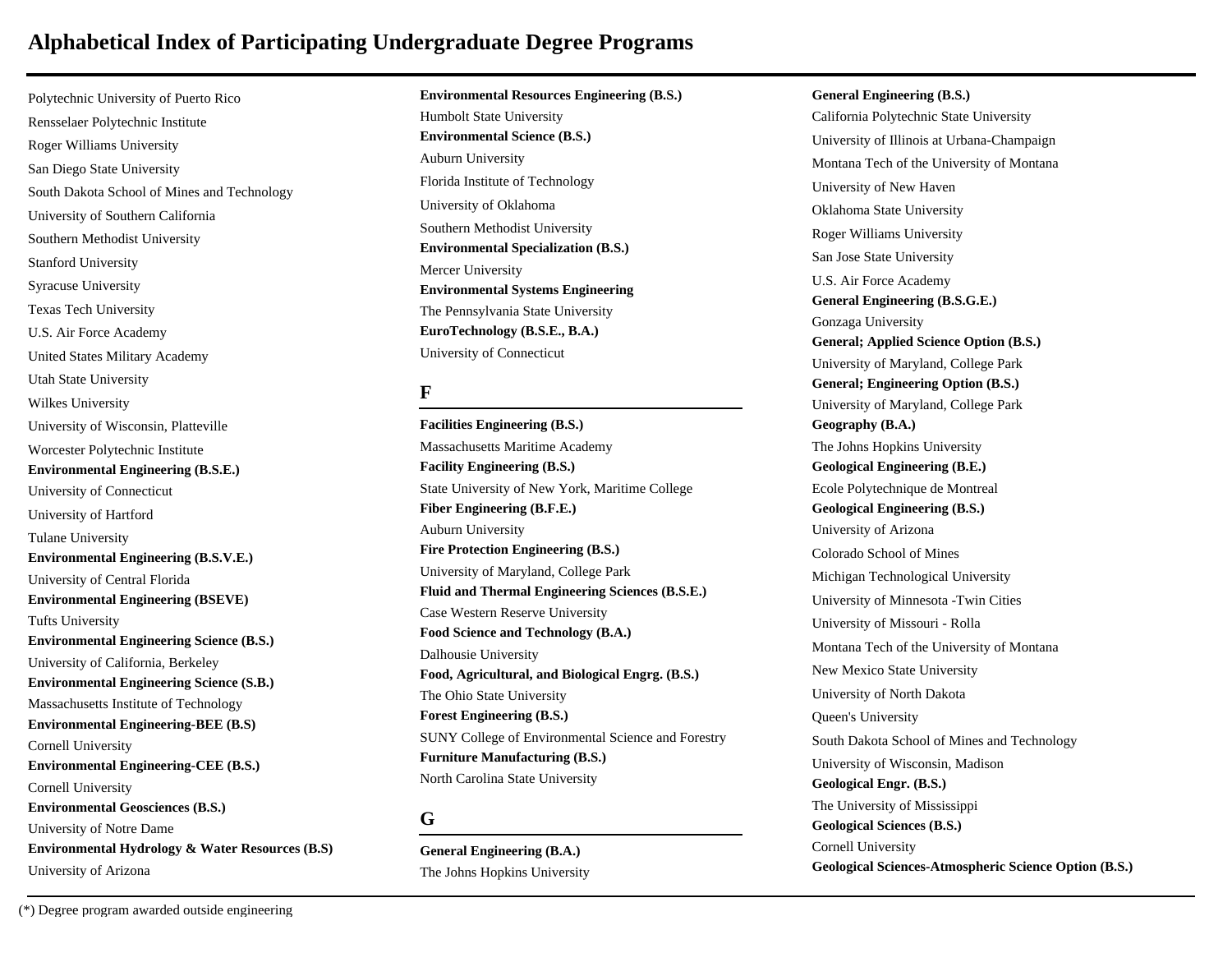Cornell University **Geological Sciences-Geoscience Option (B.S.)** Cornell University **Geological Sciences-Science of Earth Systems Option (B.S.)** Cornell University **Geology (B.S.)** Michigan Technological University **Geomatics (B.S.)** University of Florida Oregon Institute of Technology **Geomatics Engineering (B.S.)** California State University, Fresno The Ohio State University **Geomatics Engineering (BSc)** University of Calgary **Geomechanics (B.S.)** University of Rochester **Geophysical Engineering (B.S.)** Colorado School of Mines Montana Tech of the University of Montana **Geoscience Engineering (B.S.)** New Jersey Institute of Technology **Geosystems Engineering and Hydrogeology (B.S.)** The University of Texas at Austin **Glass Engineering Science (B.S.)** Alfred University, New York State College of Ceramics

### **I**

**Independent Major (B.S.)** Cornell University **Individually Designed Major (B.S.E.)** Tulane University **Industrial Engineering (B.S.)** Columbia University **Industrial & Systems Engineering (B.E.)** Youngstown State University **Industrial & Systems Engineering (B.S.)**

San Jose State University **Industrial & Systems Engineering (B.S.I.S.E.)** Wright State University **Industrial an Systems Engineering (B.S.,B.A.)** University of San Diego **Industrial and Management Engineering (B.S.)** Rensselaer Polytechnic Institute **Industrial and Manufacturing Engineering (B.S.)** Indiana Institute of Technology Oregon State University **Industrial and Operations Engineering (B.S.E.)** University of Michigan **Industrial and Systems Engineering (B.I.S.E.)** Auburn University **Industrial and Systems Engineering (B.S.)** University of Florida Florida International University The State University of New York at Binghamton The Ohio State University Philadelphia University University of Southern California Virginia Polytechnic Institute and State University **Industrial and Systems Engineering (B.S.E.)** The University of Alabama in Huntsville University of Michigan, Dearborn **Industrial and Systems Engineering- Information Systems** University of Southern California **Industrial and Systems Engr. (B.S.)** Ohio University **Industrial Concentration (B.S.E.)** University of Tennessee, Chattanooga **Industrial Engineeing (B.S.)** Stanford University **Industrial Engineering (B.E.)** Cleveland State University Dalhousie University

Ecole Polytechnique de Montreal **Industrial Engineering (B.Eng.)** Concordia University, Faculty of Engr. and Comp. Sci. **Industrial Engineering (B.S.)** The University of Alabama University of Arizona University of Arkansas Bradley University California Polytechnic State University California State University, Fresno Clemson University Colorado State University, Pueblo Drexel University FAMU-FSU College of Engineering Georgia Institute of Technology Hofstra University University of Houston University of Illinois at Chicago University of Illinois at Urbana-Champaign Iowa State University Kansas State University Kettering University formerly GMI Lamar University Lehigh University Louisiana State University Louisiana Tech University University of Louisville University of Massachusetts, Amherst University of Miami Milwaukee School of Engineering Mississippi State University University of Missouri-Columbia Montana State University Morgan State University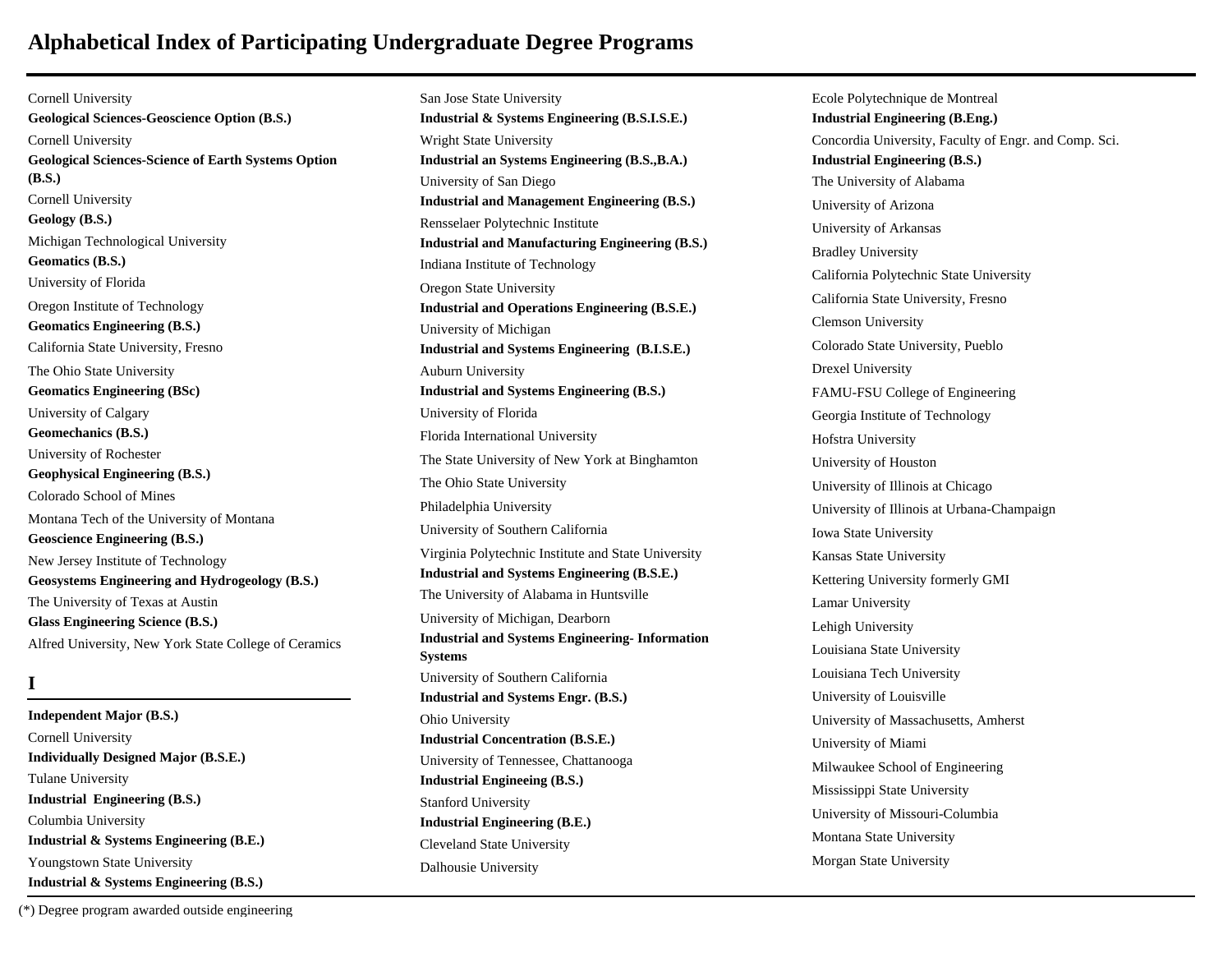University of Nebraska, Lincoln University of New Haven New Jersey Institute of Technology New Mexico State University The State University of New York at Buffalo North Carolina A & T State University North Carolina State University North Dakota State University Northeastern University Northern Illinois University Northwestern University University of Oklahoma The Pennsylvania State University University of Pittsburgh Polytechnic University of Puerto Rico University of Puerto Rico, Mayaguez Campus Purdue University University of Rhode Island Rochester Institute of Technology Rutgers, The State University of New Jersey Saint Ambrose University Saint Mary's University South Dakota School of Mines and Technology University of South Florida Southern Illinois University Edwardsville Tennessee Technological University The University of Tennessee Texas A&M University Texas Tech University The University of Texas at Arlington University of Texas at El Paso The University of Toledo University of Toronto University of Washington

Wayne State University West Virginia University Western New England College Wichita State University University of Wisconsin, Madison University of Wisconsin, Platteville Worcester Polytechnic Institute **Industrial Engineering (B.S.E.)** Arizona State University The University of Iowa Western Michigan University University of Wisconsin, Milwaukee **Industrial Engineering (B.S.I.E.)** University of Central Florida University of Minnesota, Duluth **Industrial Engineering and Management (B.S.)** Oklahoma State University **Industrial Engineering and Mechanical Engineering** University of California, Berkeley **Industrial Engineering and Mechanical Engineering (B.S.)** University of Cincinnati **Industrial Engineering and Operations Research (B.S.)** University of California, Berkeley **Industrial Engineering- Human Factor Ergonomics (B.S.)** University of Toronto **Industrial Engineering- Manufacturing Engineering (B.S.)** University of Toronto **Industrial Engineering- Operations Research Management Science (B.S.)** University of Toronto **Industrial Management (B.S.)** Mercer University **Industrial Specialization (B.S.)** Mercer University **Industrial Technology (B.S.)**

University of Massachusetts, Lowell **Industrial/Manufacturing Engineering** Ecole de Technologie Superieure **Information and Systems Engineering (B.S.)** Lehigh University **Information Engineering (B.S.)** University of Toronto **Information Management (B.S.)** Washington University **Information Science, Systems and Technology (B.S.)** Cornell University **Information Systems (B.S.)** University of California, Riverside Florida Institute of Technology Kansas State University University of South Florida **Information Systems Engineering (B.S.)** University of Maine **Information Systems Management (B.S)** University of California, Santa Cruz **Information Technology (B.S.)** University of Central Florida George Mason University University of Miami New York Institute of Technology **Information Technology Engineering (B.Eng.)** Ecole de Technologie Superieure **Interdepartmental Engineering (B.S.)** University of Rochester **Interdisciplinary (B.S.)** University of Nebraska, Lincoln **Interdisciplinary Engineering (B.S.)** Idaho State University Purdue University **Interdisciplinary Engineering Studies (B.S., B.S.E.)** University of Washington **Intergrated Business & Engineering (B.S.)**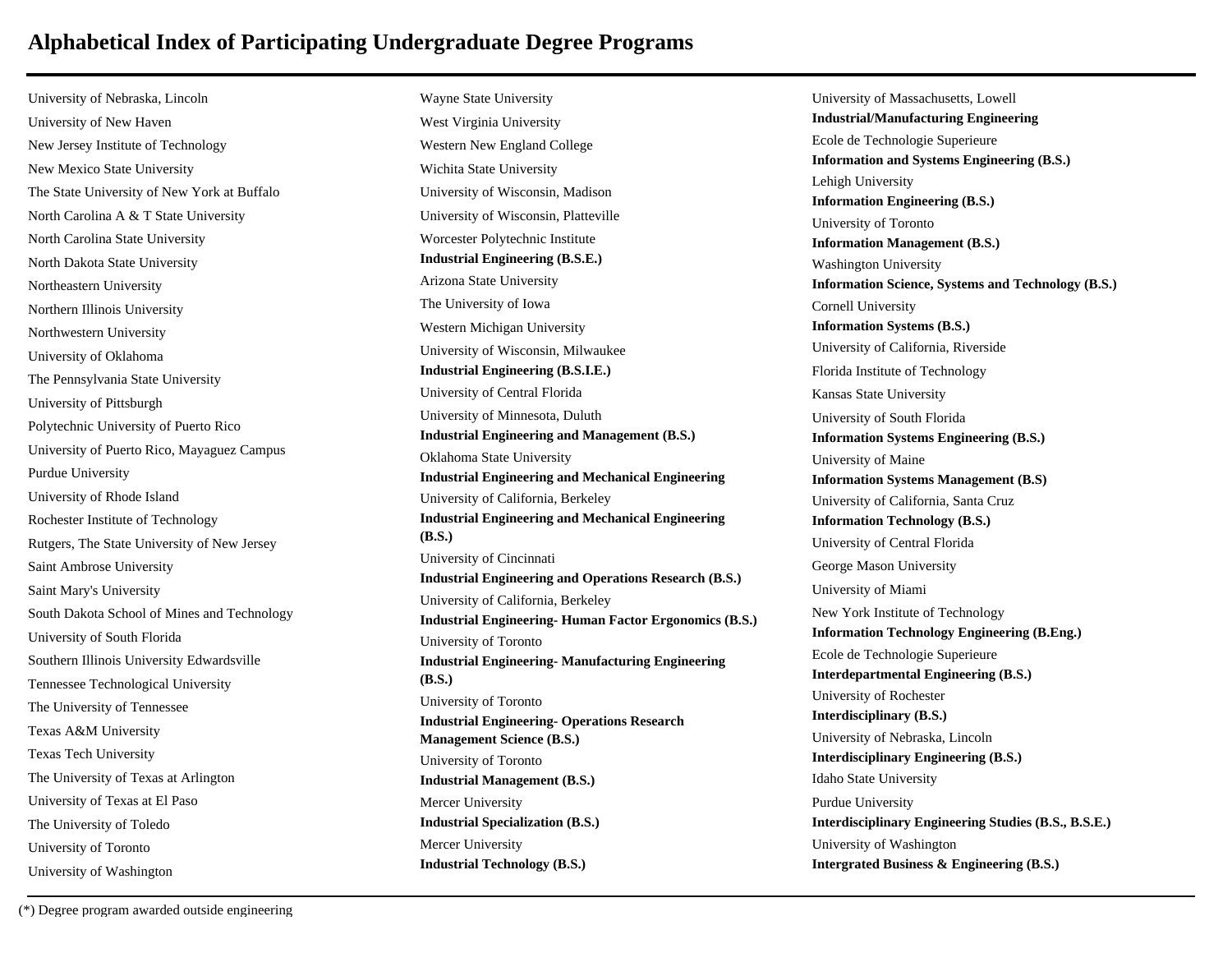Lehigh University **Internet Technology (B.S.)** University of Evansville **IT&E Undeclared** George Mason University

#### **L**

**Land Surveying Engineering (B.S.)** Purdue University **Landscape Architecture (B.S.)** The Ohio State University **Lassonde Mineral Engineering (B.S.)** University of Toronto **Lassonde Mineral Engineering (B.S.) - Exploration** University of Toronto **Lassonde Mineral Engineering (B.S.) - Geotechnical** University of Toronto **Lassonde Mineral Engineering (B.S.) - Mineral Processing** University of Toronto **Lassonde Mineral Engineering (B.S.) - Mining** University of Toronto

#### **M**

**Management and Engineering for Manufacturing (B.S.)** University of Connecticut **Management Information Systems (B.S.)** University of Wyoming **Management Science (B.S.)** Southern Methodist University **Management Science and Engineering (B.S.)** Stanford University **Manufacturing and Design Engineering (B.S.)** Northwestern University **Manufacturing and Robotics (B.E.)** The University of New Mexico **Manufacturing Concentration (B.S.E.)**

University of Tennessee, Chattanooga **Manufacturing Engineering (B.E.)** University of Detroit Mercy **Manufacturing Engineering (B.S.)** Boston University Bradley University California Polytechnic State University California State Polytechnic University, Pomona University of California, Berkeley Kettering University formerly GMI Miami University Michigan State University North Dakota State University Northwestern University Saint Cloud State University Southern Illinois University Edwardsville The University of Texas-Pan American Utah State University Washington State University Wichita State University University of Wisconsin, Stout Worcester Polytechnic Institute **Manufacturing Engineering (B.S.E.)** University of Michigan, Dearborn Western Michigan University **Manufacturing Engineering (BSc)** University of Calgary **Manufacturing Systems Engineering (B.S.)** California State University, Northridge Kansas State University **Marine Engineering (B.S.)** Massachusetts Maritime Academy Texas A&M University, Galveston U.S. Merchant Marine Academy **Marine Engineering Shipyard Management (B.S.)** U.S. Merchant Marine Academy **Marine Engineering Systems (B.S.)** U.S. Merchant Marine Academy **Marine Systems Engineering (B.S.)** Maine Maritime Academy State University of New York, Maritime College **Maritime Systems Engineering (B.S.)** Texas A&M University, Galveston **Material Engineering (B.S.)** Iowa State University **Material Science & Engineering (B.S.)** Washington State University **Material Science and Engineering (B.S.)** University of Idaho Illinois Institute of Technology **Materials Engineering (B.E.)** Auburn University Ecole Polytechnique de Montreal **Materials Engineering (B.S.)** University of Alabama at Birmingham University of Alberta California Polytechnic State University California State Polytechnic University, Pomona University of California, Los Angeles University of Cincinnati University of Kentucky University of Maryland, College Park New Mexico Institute of Mining & Technology Purdue University Rensselaer Polytechnic Institute San Jose State University University of Toronto **Materials Engineering (B.S.E.)** University of Wisconsin, Milwaukee **Materials Engineering Science (B.S.)** Alfred University, New York State College of Ceramics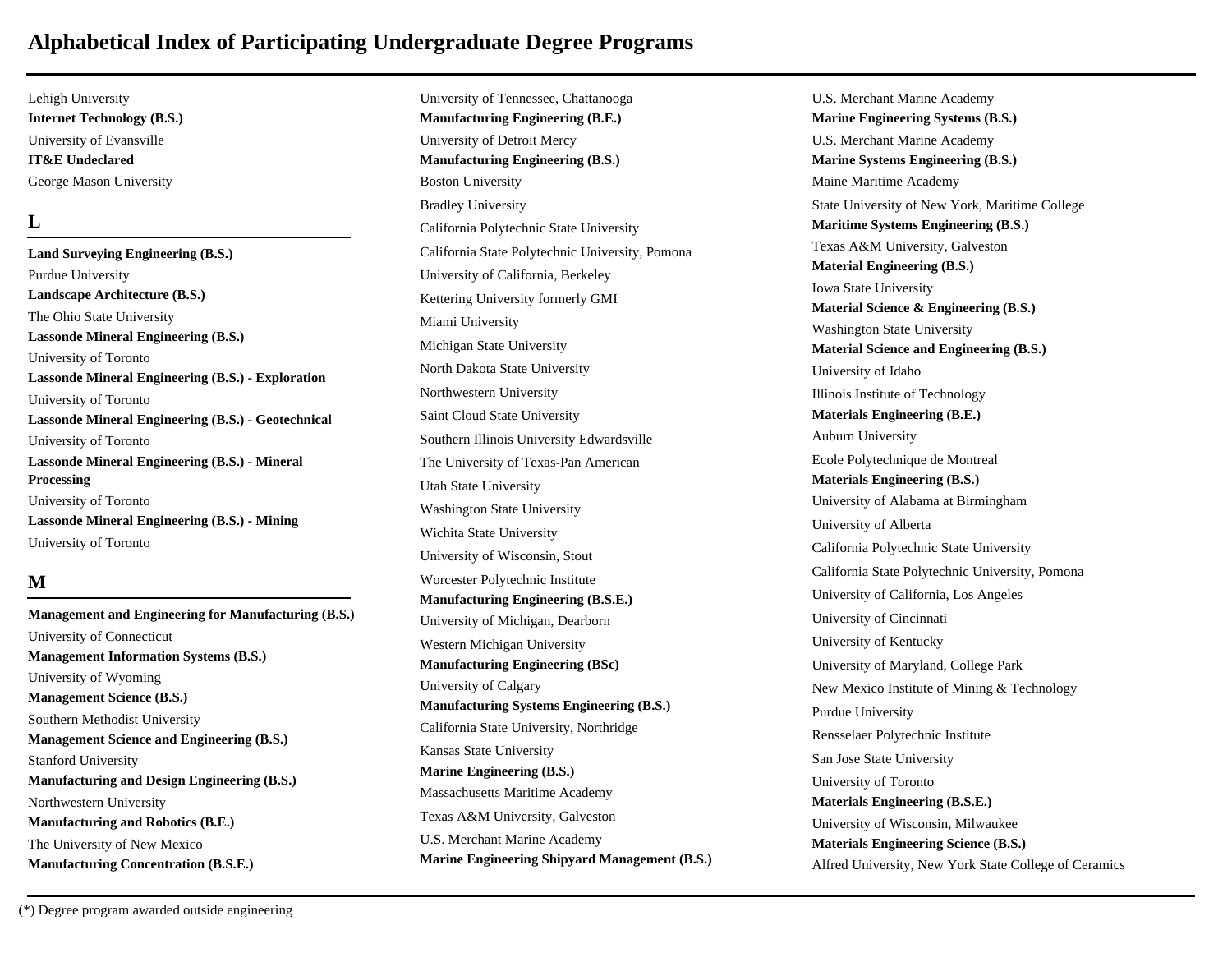**Materials Science & Engineering (B.S.)** Boise State University Columbia University Drexel University Michigan Technological University **Materials Science (B.A.)** William Marsh Rice University **Materials Science (B.S.)** University of Wisconsin, Madison **Materials Science and Chemical Engineering** University of California, Berkeley **Materials Science and Electrical Engineering & Computer Sciences** University of California, Berkeley **Materials Science and Engineering (B.S.)** University of Arizona University of California, Berkeley University of California, Davis Carnegie Mellon University Cornell University University of Florida University of Illinois at Urbana-Champaign The Johns Hopkins University Lehigh University Michigan State University University of Minnesota -Twin Cities North Carolina State University Northwestern University The Ohio State University The Pennsylvania State University University of Pittsburgh William Marsh Rice University Stanford University The University of Tennessee

Virginia Polytechnic Institute and State University University of Washington **Materials Science and Engineering (B.S.E.)** Arizona State University Case Western Reserve University University of Connecticut University of Michigan **Materials Science and Engineering (B.S.M.S.)** Wright State University **Materials Science and Engineering (S.B.)** Massachusetts Institute of Technology **Materials Science and Mechanical Engineering** University of California, Berkeley **Materials Science and Nuclear Engineering** University of California, Berkeley **Materials Science Engineering (B.S.)** Brown University University of California, Irvine Georgia Institute of Technology University of Toronto **Materials Science Engineering (B.S.E.)** University of Pennsylvania **Mathematical and Computer Science (B.S.)** Colorado School of Mines **Mathematics and Engineering (B.S.)** Queen's University **Mechanical and Aerospace Engineering (B.S.)** Princeton University Princeton University **Mechanical and Environmental Engineering (B.S.)** University of Toronto **Mechanical Concentration (B.S.E.)** University of Tennessee, Chattanooga **Mechanical Engineeing (B.S.)** University of Minnesota -Twin Cities **Mechanical Engineering (B.A.)** William Marsh Rice University

**Mechanical Engineering (B.E.)** The Catholic University of America Cleveland State University The Cooper Union Dalhousie University University of Detroit Mercy Ecole Polytechnique de Montreal City College of the City University of New York State University of New York at Stony Brook Stevens Institute of Technology Vanderbilt University Youngstown State University **Mechanical Engineering (B.Eng.)** Concordia University, Faculty of Engr. and Comp. Sci. Ecole de Technologie Superieure **Mechanical Engineering (B.M.E.)** Auburn University University of Delaware **Mechanical Engineering (B.S)** York College of Pennsylvania **Mechanical Engineering (B.S.)** University of Alabama at Birmingham The University of Alabama University of Alaska, Anchorage University of Alaska, Fairbanks University of Alberta Alfred University, New York State College of Ceramics University of Arizona University of Arkansas Arkansas Tech University Boise State University Boston University Bradley University Brigham Young University Brown University

University of Utah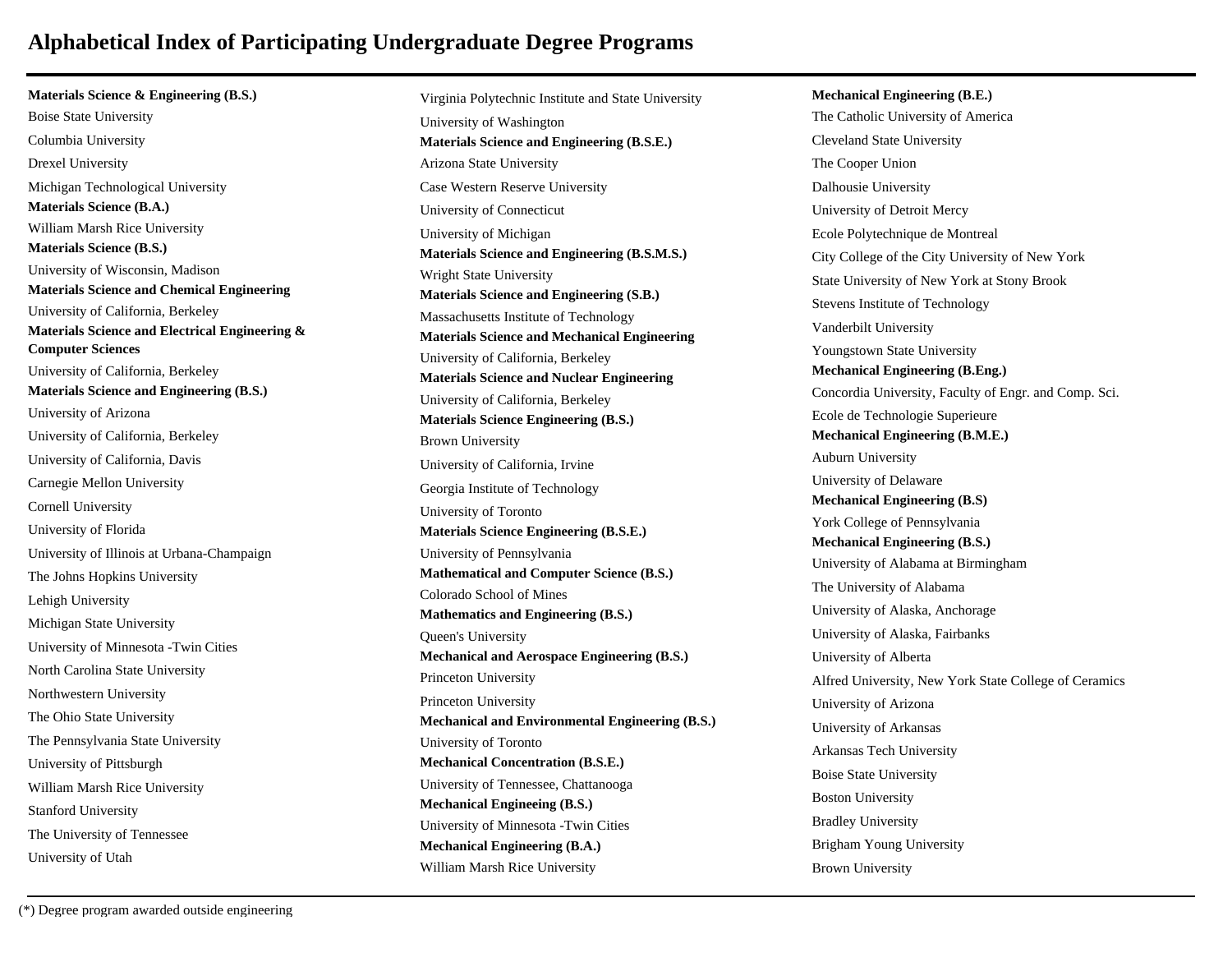Bucknell University California Polytechnic State University California State Polytechnic University, Pomona California State University, Chico California State University, Fresno California State University, Fullerton California State University, Long Beach California State University, Los Angeles California State University, Northridge California State University, Sacramento University of California, Berkeley University of California, Davis University of California, Irvine University of California, Los Angeles University of California, Riverside University of California, San Diego University of California, Santa Barbara Carnegie Mellon University Cedarville University Christian Brothers University University of Cincinnati Clarkson University Clemson University Colorado State University University of Colorado at Boulder University of Colorado at Colorado Springs University of Colorado at Denver Columbia University Cornell University University of Dayton University of Denver University of the District of Columbia Drexel University University of Evansville

Fairfield University University of Florida Florida Atlantic University Florida Institute of Technology Florida International University FAMU-FSU College of Engineering The George Washington University Georgia Institute of Technology Gonzaga University Grove City College University of Hawaii at Manoa Henry Cogswell College Hofstra University University of Houston Howard University University of Idaho Idaho State University Illinois Institute of Technology University of Illinois at Chicago University of Illinois at Urbana-Champaign Indiana Institute of Technology Iowa State University The Johns Hopkins University University of Kansas Kansas State University University of Kentucky Kettering University formerly GMI Lafayette College Lake Superior State University Lamar University Lawrence Technological University Lehigh University University of Louisiana at Lafayette Louisiana State University

Louisiana Tech University University of Louisville University of Maine Manhattan College Marquette University University of Maryland, Baltimore County University of Maryland, College Park University of Massachusetts, Amherst University of Massachusetts, Dartmouth University of Massachusetts, Lowell McNeese State University The University of Memphis University of Miami Michigan State University Michigan Technological University Milwaukee School of Engineering The University of Mississippi Mississippi State University University of Missouri-Columbia University of Missouri - Kansas City University of Missouri - Rolla Montana State University University of Nebraska, Lincoln University of Nevada, Las Vegas University of Nevada, Reno University of New Hampshire University of New Haven New Jersey Institute of Technology The College of New Jersey The University of New Mexico New Mexico State University University of New Orleans New York Institute of Technology The State University of New York at Binghamton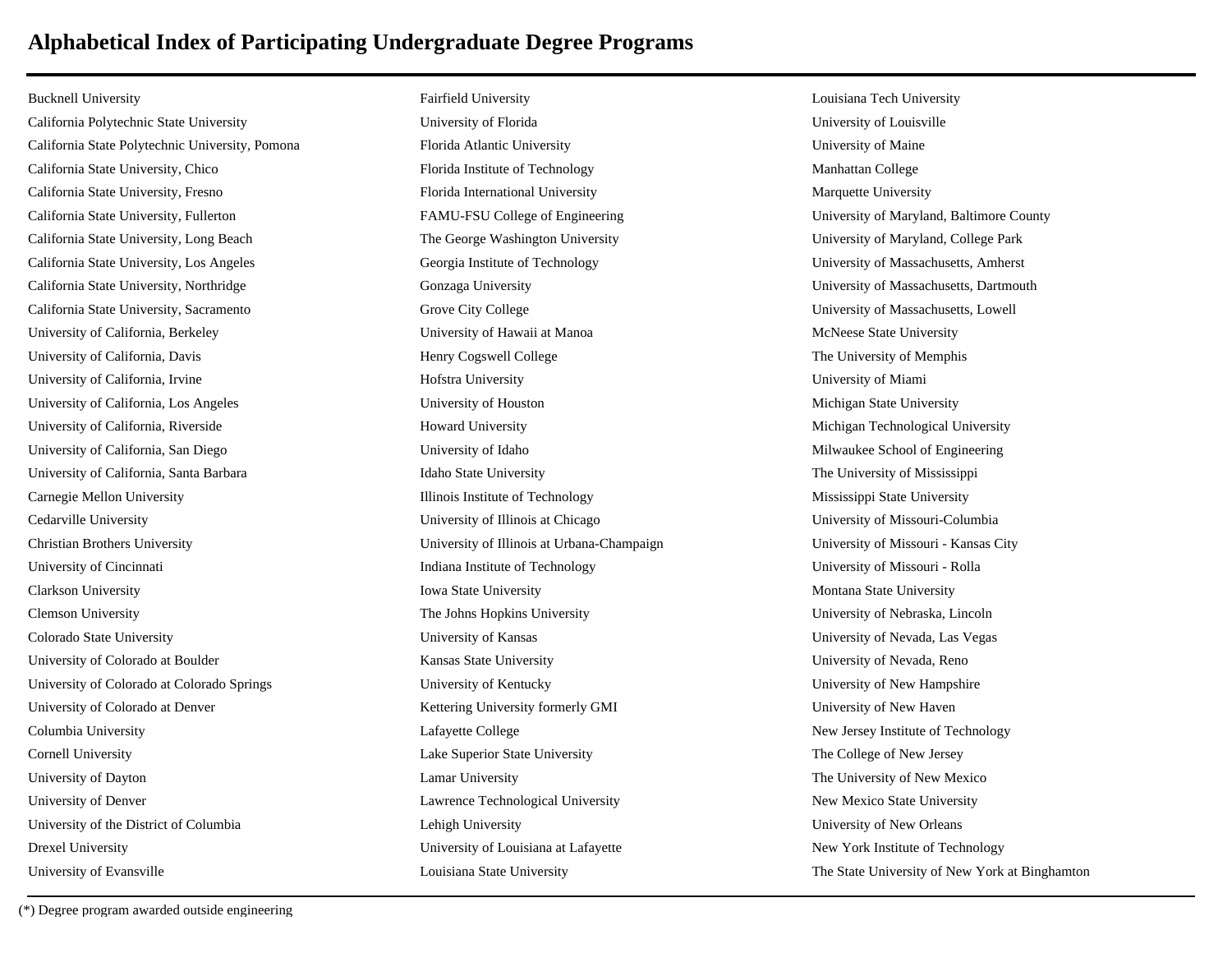The State University of New York at Buffalo North Carolina A & T State University North Carolina State University University of North Dakota North Dakota State University University of North Florida Northeastern University Northern Arizona University Northern Illinois University Northwestern University Norwich University University of Notre Dame Ohio Northern University The Ohio State University Ohio University University of Oklahoma Oklahoma Christian University Oklahoma State University Old Dominion University Oregon State University University of the Pacific Pennsylvania State University at Erie The Pennsylvania State University University of Pittsburgh Polytechnic University Polytechnic University of Puerto Rico University of Portland Portland State University Prairie View A&M University University of Puerto Rico, Mayaguez Campus Purdue University Queen's University Rensselaer Polytechnic Institute University of Rhode Island

William Marsh Rice University University of Rochester Rochester Institute of Technology Rose-Hulman Institute of Technology Rowan University Rutgers, The State University of New Jersey Saint Cloud State University Saint Louis University - Parks College of Engineering and Aviation Saint Martin's College San Diego State University San Francisco State University San Jose State University Santa Clara University Seattle University University of South Alabama University of South Carolina South Dakota School of Mines and Technology South Dakota State University University of South Florida University of Southern California Southern Illinois University Carbondale Southern Illinois University Edwardsville Southern Methodist University Southern University and A&M College Stanford University Syracuse University Tennessee State University Tennessee Technological University The University of Tennessee Texas A&M University Texas A&M University-Kingsville Texas Tech University The University of Texas at Arlington

The University of Texas at Austin University of Texas at El Paso The University of Texas-Pan American University of Texas at San Antonio The University of Toledo University of Toronto Tri-State University University of Tulsa Tuskegee University Union College U.S. Air Force Academy U.S. Coast Guard Academy United States Military Academy U.S. Naval Academy University of Utah Utah State University Valparaiso University University of Vermont Villanova University University of Virginia Virginia Commonwealth University Virginia Military Institute Virginia Polytechnic Institute and State University University of Washington Washington State University Washington University Wayne State University West Virginia University Western New England College Wichita State University Widener University Wilkes University University of Wisconsin, Madison University of Wisconsin, Platteville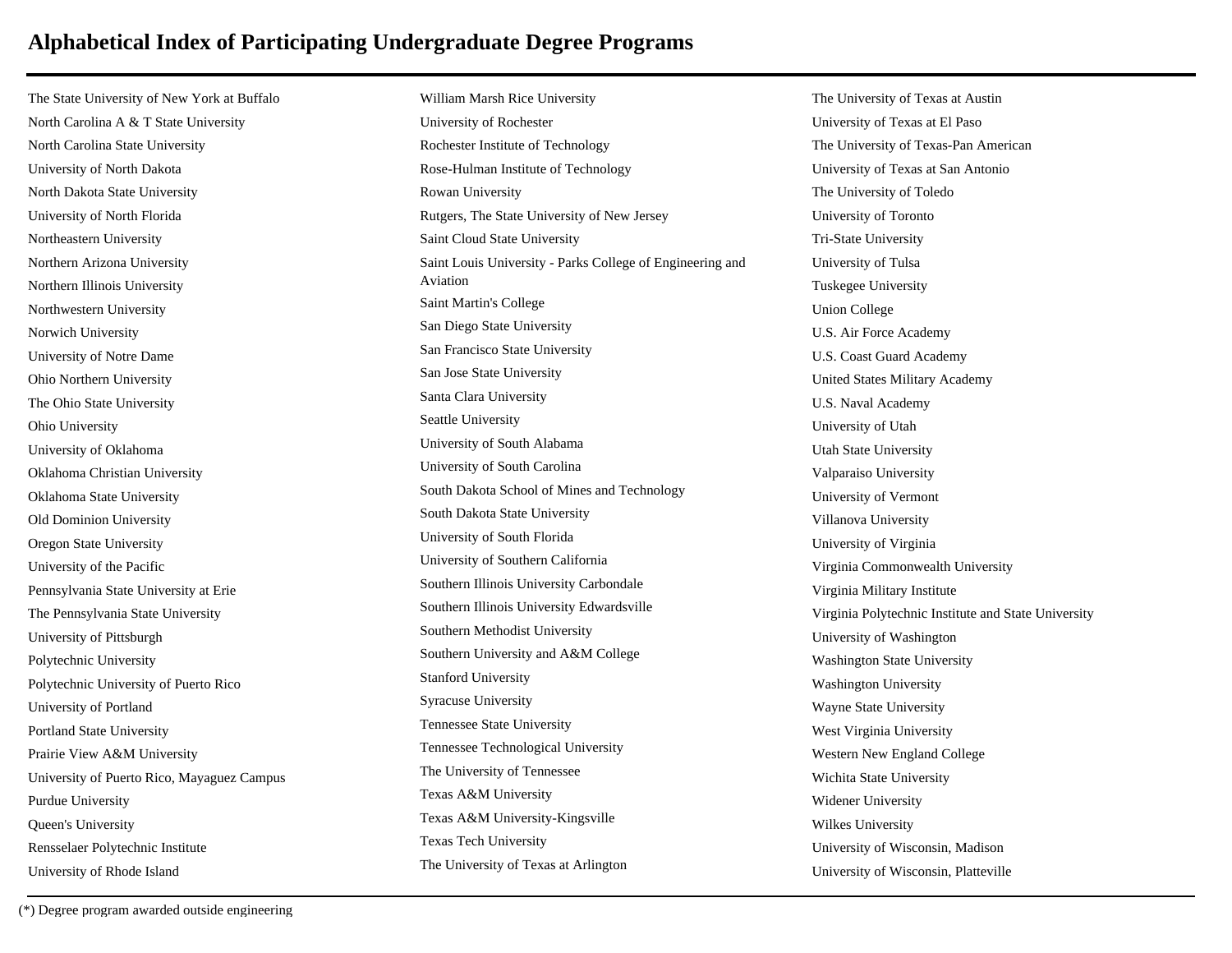Worcester Polytechnic Institute University of Wyoming **Mechanical Engineering (B.S.) - Manufacturing Engineering** University of Toronto **Mechanical Engineering (B.S.), Mechanical/Polymer Engineering (B.S.)** The University of Akron **Mechanical Engineering (B.S., B.A.)** Yale University **Mechanical Engineering (B.S.E)** The University of Alabama in Huntsville **Mechanical Engineering (B.S.E.)** Arizona State University Case Western Reserve University University of Connecticut Duke University Pratt School of Engineering Indiana University Purdue University at Indianapolis The University of Iowa Loyola Marymount University University of Michigan University of Michigan, Dearborn Tufts University Tulane University Western Michigan University University of Wisconsin, Milwaukee **Mechanical Engineering (B.S.M.E.)** Alabama A&M University Baylor University University of Central Florida Gannon University University of Hartford Indiana University Purdue University at Indianapolis Indiana University Purdue University, Fort Wayne Minnesota State University, Mankato University of Minnesota, Duluth

University of North Carolina, Charlotte Saginaw Valley State University University of Saint Thomas Temple University The University of Texas at Tyler Tufts University West Virginia University Institute of Technology Wright State University **Mechanical Engineering (BSc)** University of Calgary **Mechanical Engineering (S.B.)** Massachusetts Institute of Technology **Mechanical Engineering 2A (S.B.)** Massachusetts Institute of Technology **Mechanical Engineering and Aeronautical Engineering (B.S.)** University of California, Davis **Mechanical Engineering and Applied Mechanics (B.S.E)** University of Pennsylvania **Mechanical Engineering BSE** Purdue University, Calumet **Mechanical Engineering- Petroleum (B.S.)** University of Southern California **Mechanical Engineering- Premedical (B.S.)** Oklahoma State University **Mechanical Engineering(B.S.)** Oakland University **Mechanical Engineering/Materials Science (B.S.)** University of California, Davis **Mechanical Specialization (B.S.)** Mercer University **Mechatronic Engineering (B.S.)** California State University, Chico **Mechatronics Engineering (B.S.)** University of Toronto **Medical Engineering (B.S.)** Northwestern University **Metallurgical and Materials Engineering (B.S.)**

Colorado School of Mines University of Texas at El Paso **Metallurgical Engineering (B.E.)** Dalhousie University Ecole Polytechnique de Montreal **Metallurgical Engineering (B.S.)** The University of Alabama University of Idaho University of Missouri - Rolla Montana Tech of the University of Montana The Ohio State University South Dakota School of Mines and Technology **Meteorology (B.S.)** Florida Institute of Technology **Meteorology (B.S.E.)** University of Michigan **Microelectronic Engineering (B.S.)** Rochester Institute of Technology **Mineral Engineering (B.S.)** New Mexico Institute of Mining & Technology **Mining and Geological Engineering (B.S.)** University of Alaska, Fairbanks **Mining and Minerals Engineering (B.S.)** Virginia Polytechnic Institute and State University **Mining Engineering (B.E.)** Dalhousie University Ecole Polytechnique de Montreal **Mining Engineering (B.S.)** University of Alberta University of Arizona Colorado School of Mines University of Kentucky Michigan Technological University University of Missouri - Rolla Montana Tech of the University of Montana Queen's University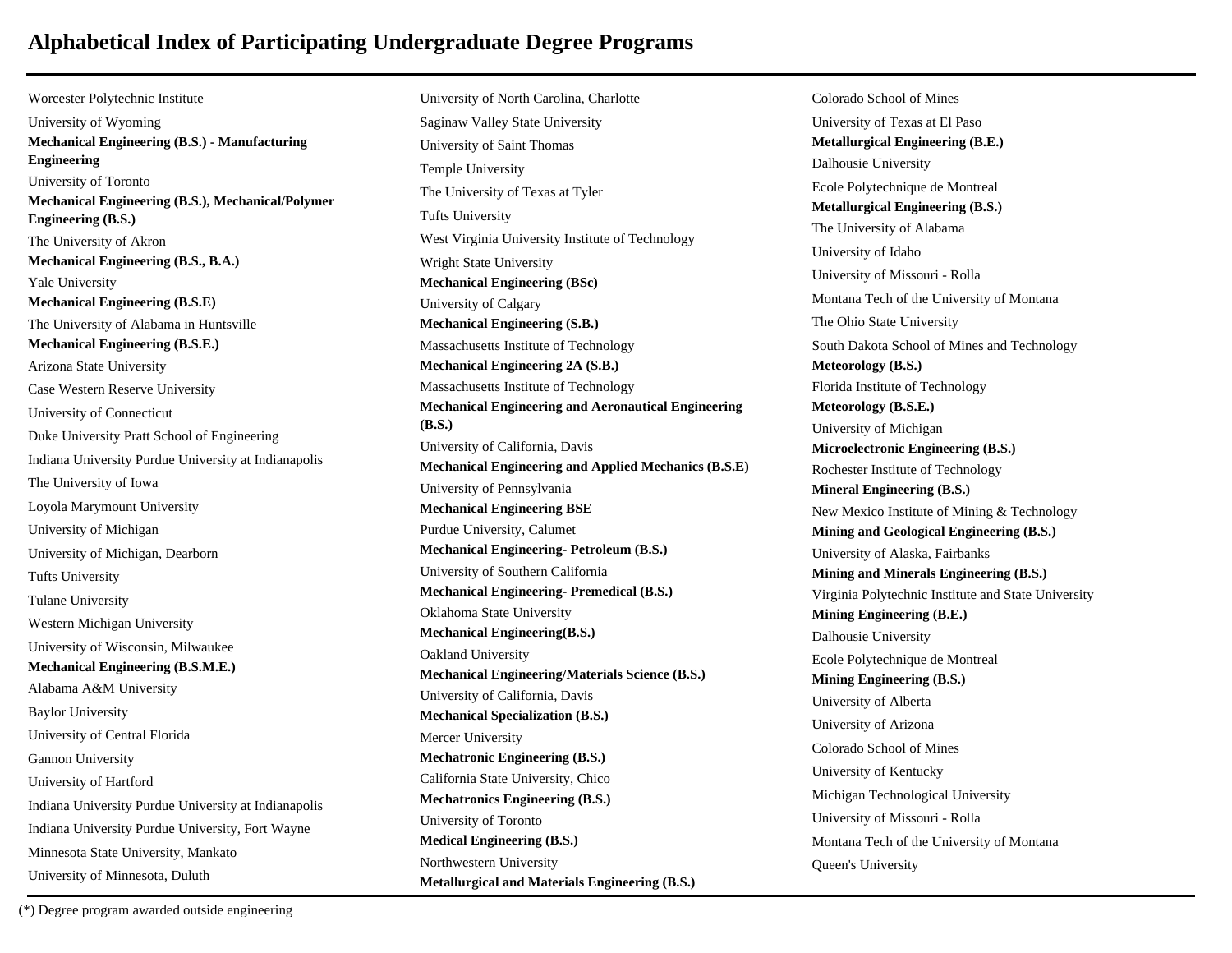South Dakota School of Mines and Technology Southern Illinois University Carbondale West Virginia University **Multiple Curricula/Majors (B.S.)** Iowa State University

### **N**

**Naval Architectural and Marine Eng.** Webb Institute **Naval Architecture (B.S.)** State University of New York, Maritime College U.S. Naval Academy **Naval Architecture and Marine Engineering (B.S.)** University of New Orleans U.S. Coast Guard Academy **Naval Architecture and Marine Engineering (B.S.E.)** University of Michigan **Nuclear & Radiological Engineering (B.S.)** Georgia Institute of Technology **Nuclear Engineering** Idaho State University **Nuclear Engineering (B.S.)** University of California, Berkeley University of Cincinnati University of Florida University of Illinois at Urbana-Champaign University of Missouri - Rolla The University of New Mexico North Carolina State University Oregon State University The Pennsylvania State University Purdue University Rensselaer Polytechnic Institute The University of Tennessee Texas A&M University

United States Military Academy University of Wisconsin, Madison **Nuclear Engineering (S.B.)** Massachusetts Institute of Technology **Nuclear Engineering and Chemical Engineering** University of California, Berkeley **Nuclear Engineering and Electrical Engineering & Computer Sciences** University of California, Berkeley **Nuclear Engineering and Mechanical Engineering** University of California, Berkeley **Nuclear Engineering and Radiological Science (B.S.E.)** University of Michigan **Nuclear Engineering Science (B.S.)** University of Florida

#### **O**

**Ocean Engineering (B.S.)** Florida Atlantic University Florida Institute of Technology University of Rhode Island Texas A&M University U.S. Naval Academy Virginia Polytechnic Institute and State University **Ocean Engineering (S.B.)** Massachusetts Institute of Technology **Oceanography (B.S.)** Florida Institute of Technology **Oil & Gas Engineering (BSc)** University of Calgary **Operations Research (B.S.)** Columbia University **Operations Research and Engineering (B.S.)** Cornell University **Operations Research and Financial Engineering (B.S.)** Princeton University **Operations Research and Management Science (B.A.)**

University of California, Berkeley **Optical Engineering (B.S.)** Rose-Hulman Institute of Technology **Optical Engineering (B.S.E.)** The University of Alabama in Huntsville **Optical Science and Engineering (B.S.)** University of California, Davis **Optical Sciences & Engineering (B.S.)** University of Arizona **Optics (B.S.)** University of Rochester

### **P**

**Paper Engineering (B.S.E.)** Western Michigan University **Paper Science & Engineering (B.S.)** North Carolina State University **Paper Science and Engineering (B.S.)** Miami University SUNY College of Environmental Science and Forestry **Petroleum and Natural Gas Eng. (B.S.)** West Virginia University **Petroleum and Natural Gas Engineering (B.S.)** New Mexico Institute of Mining & Technology **Petroleum Engineering (B.S.)** University of Alaska, Fairbanks University of Alberta Colorado School of Mines University of Kansas University of Louisiana at Lafayette Louisiana State University Marietta College University of Missouri - Rolla Montana Tech of the University of Montana University of Oklahoma Texas A&M University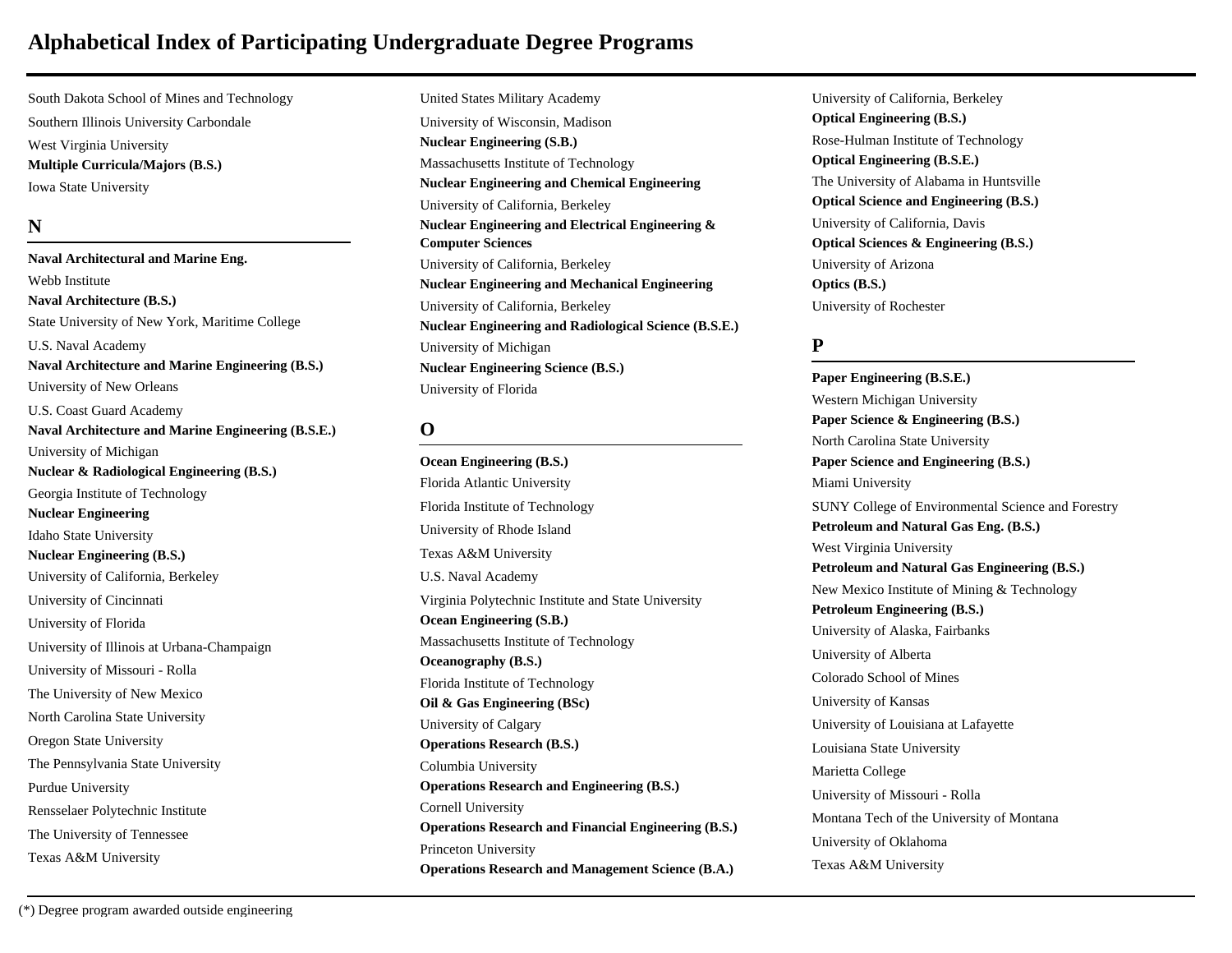Texas Tech University The University of Texas at Austin University of Tulsa **Physics (B.S.)** University of Massachusetts, Dartmouth South Dakota State University Washington University **Physics Engineering (B.E.)** Ecole Polytechnique de Montreal **Plastics Engineering (B.S.)** University of Massachusetts, Lowell **Polymer & Fiber Engineering (B.S.)** Georgia Institute of Technology **Polymer Science** University of Southern California **Polymer Science and Engineering (B.S.E.)** Case Western Reserve University

### **R**

**Radiation Health Physics (B.S.)** Oregon State University **Radiological Health Engineering (B.S.)** Texas A&M University

#### **S**

**Software Engineering & Computer Applications (B.S.)** Saint Mary's University **Software Engineering (B.E.)** Ecole Polytechnique de Montreal **Software Engineering (B.Eng.)** Concordia University, Faculty of Engr. and Comp. Sci. Ecole de Technologie Superieure **Software Engineering (B.S.)** California Polytechnic State University Capitol College Clarkson University

Drexel University Embry Riddle Aeronautical University, Daytona Beach Fairfield University Florida Institute of Technology University of Michigan, Dearborn Milwaukee School of Engineering Mississippi State University Montana Tech of the University of Montana (\*) Pennsylvania State University at Erie Rochester Institute of Technology Rose-Hulman Institute of Technology South Dakota State University The University of Texas at Arlington University of Wisconsin, Platteville **Software Engineering (B.S.S.E.)** Monmouth University The University of Texas at Dallas **Software Engineering (B.S.W.E.)** Auburn University **Software Engineering (BSc)** University of Calgary **Software Engineering(B.S.)** San Jose State University **Statistics (B.A.)** William Marsh Rice University **Structural Engineering (B.S.)** University of California, San Diego **Structures** University of Southern California **Surveying and Topography (B.S.)** University of Puerto Rico, Mayaguez Campus **Surveying Engineering (B.S.)** California State University, Fresno Ferris State University New Mexico State University **Systems & Computer Science (B.S.)**

Howard University **Systems and Control Engineering (B.S.E.)** Case Western Reserve University **Systems and Information Science (B.S.)** Syracuse University **Systems Engineering (B.S.)** University of Arizona University of Arkansas at Little Rock George Mason University The George Washington University Oakland University U.S. Air Force Academy United States Military Academy U.S. Naval Academy University of Virginia **Systems Engineering Management (B.S.)** U.S. Air Force Academy **Systems Science and Engineering (B.S.E.)** University of Pennsylvania **Systems Science and Mathematics (B.S.)** Washington University

#### **T**

**Technical Communication (B.S.)** Mercer University University of Washington **Telecommunication Systems (B.S.)** Southern Methodist University **Telecommunications Engineering (B.S.T.E.)** The University of Texas at Dallas **Textile Chemistry (B.S.)** University of Massachusetts, Dartmouth **Textile Chemistry (B.T.C.)** Auburn University **Textile Engineering (B.S.)** North Carolina State University **Textile Management and Technology (B.T.M.T.)**